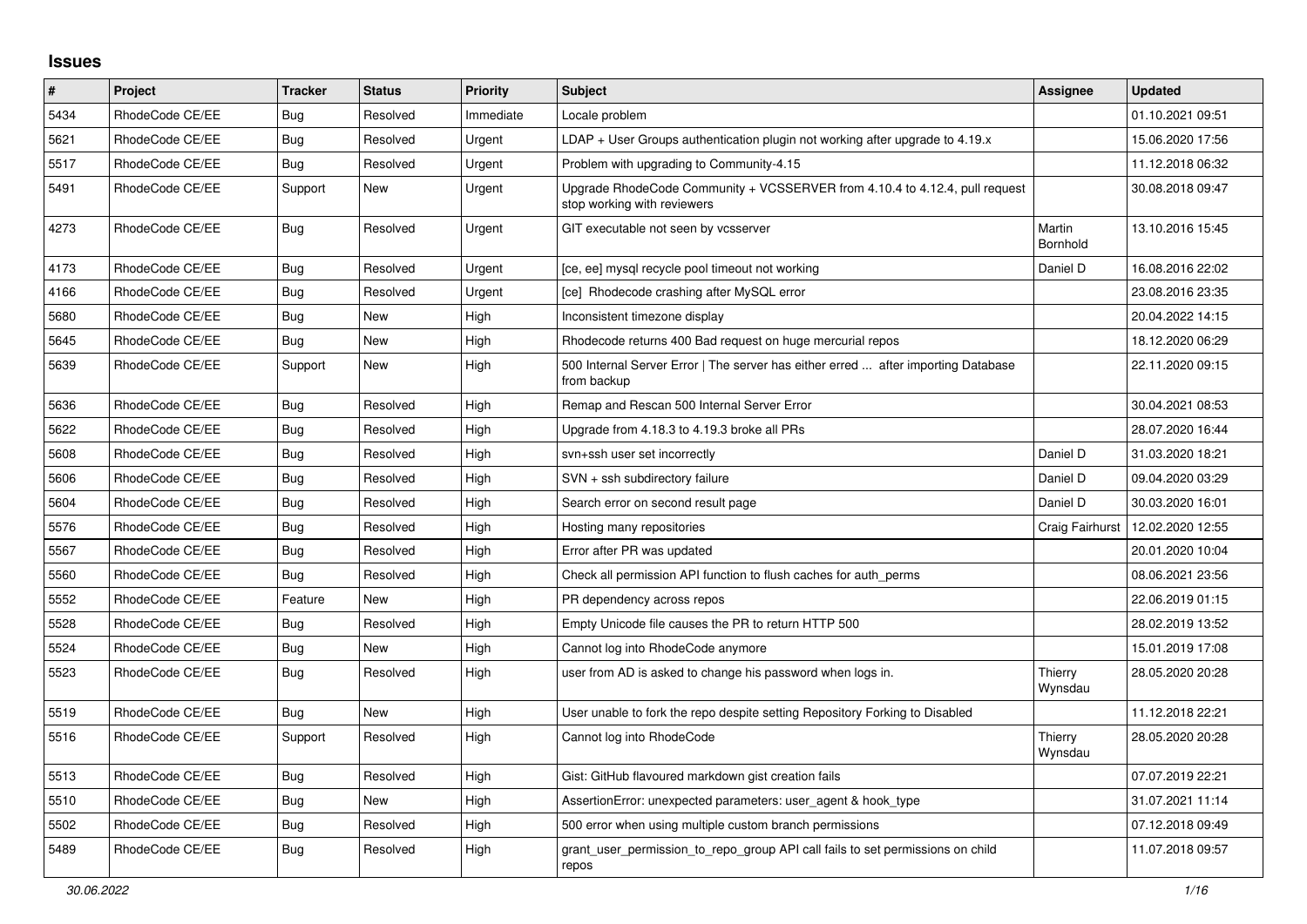| $\pmb{\#}$ | Project         | <b>Tracker</b> | <b>Status</b> | Priority | Subject                                                                                                            | <b>Assignee</b>              | <b>Updated</b>   |
|------------|-----------------|----------------|---------------|----------|--------------------------------------------------------------------------------------------------------------------|------------------------------|------------------|
| 5436       | RhodeCode CE/EE | Bug            | Resolved      | High     | Unable To Open Pull Request in 4.11.2                                                                              |                              | 14.02.2018 11:14 |
| 5433       | RhodeCode CE/EE | <b>Bug</b>     | Resolved      | High     | RhodeCode Community 4.11 doesn't handle HG largefiles extension                                                    |                              | 01.02.2018 20:08 |
| 5414       | RhodeCode CE/EE | Bug            | New           | High     | When Opening New Pull Request, Target Revision Default Is Undesireable                                             |                              | 11.04.2018 23:20 |
| 5399       | RhodeCode CE/EE | <b>Bug</b>     | In Progress   | High     | Issues with Git LFS integration                                                                                    |                              | 07.07.2019 22:21 |
| 5391       | RhodeCode CE/EE | Task           | Resolved      | High     | Secure Email change                                                                                                |                              | 17.04.2018 21:50 |
| 5289       | RhodeCode CE/EE | Feature        | <b>New</b>    | High     | Ability to Upload/Replace a file using the UI                                                                      |                              | 22.09.2017 10:29 |
| 4677       | RhodeCode CE/EE | Support        | Resolved      | High     | API get repo refs not working?                                                                                     |                              | 19.12.2016 11:46 |
| 4304       | RhodeCode CE/EE | Bug            | Resolved      | High     | Search: Internal Server Error                                                                                      |                              | 26.11.2016 16:26 |
| 4268       | RhodeCode CE/EE | Bug            | Resolved      | High     | [ee] default reviewers from changed lines is returning wrong values                                                | Daniel D                     | 06.10.2016 14:35 |
| 4251       | RhodeCode CE/EE | Task           | Feedback      | High     | [customer] Pull request with subrepos                                                                              | Martin<br>Bornhold           | 10.11.2016 17:52 |
| 4243       | RhodeCode CE/EE | Support        | Resolved      | High     | Gist visibility update?                                                                                            | Martin<br>Bornhold           | 27.09.2016 06:40 |
| 4235       | RhodeCode CE/EE | Task           | Resolved      | High     | Support GIT LFS server                                                                                             |                              | 23.03.2017 17:24 |
| 4233       | RhodeCode CE/EE | Bug            | Resolved      | High     | slack, git push problem                                                                                            | Daniel D                     | 26.09.2016 11:56 |
| 4223       | RhodeCode CE/EE | Bug            | Resolved      | High     | [git, tags] annotated tags not appearing in UI                                                                     | Daniel D                     | 12.09.2016 06:12 |
| 4213       | RhodeCode CE/EE | Feature        | New           | High     | Embed PostgreSQL database                                                                                          | Marcin<br>Kuzminski<br>[CTO] | 03.09.2016 23:45 |
| 4206       | RhodeCode CE/EE | Bug            | Resolved      | High     | Error creating SVN groups                                                                                          |                              | 15.09.2016 13:24 |
| 4199       | RhodeCode CE/EE | Bug            | Resolved      | High     | investigate: ongoing SSL problems when switching to 4.X from 3.X                                                   | Johannes<br>Bornhold         | 15.09.2016 13:14 |
| 4184       | RhodeCode CE/EE | Bug            | Resolved      | High     | fix content INT overflow bug                                                                                       | Marcin<br>Kuzminski<br>[CTO] | 23.08.2016 10:31 |
| 4116       | RhodeCode CE/EE | Bug            | New           | High     | [ee] Starting EE or running paster commands like setup-rhodecode does not work<br>without setting LC_ALL properly. |                              | 18.08.2016 21:03 |
| 3372       | RhodeCode CE/EE | Bug            | In Progress   | High     | [Idap, groups] Customer gets an empty list of groups                                                               | Mikhail<br>Chernykh          | 08.06.2016 11:32 |
| 3364       | RhodeCode CE/EE | Support        | New           | High     | Allow Specifying the Commit Message for Pull Request Merges                                                        |                              | 17.04.2018 21:51 |
| 317        | Documentation   | Feature        | New           | High     | Styling                                                                                                            | <b>Brian Butler</b>          | 07.07.2016 10:10 |
| 5679       | RhodeCode CE/EE | Bug            | New           | Normal   | Data directory continues to grow until it fills disk partition                                                     |                              | 25.04.2022 11:42 |
| 5677       | RhodeCode CE/EE | Support        | New           | Normal   | PR cross merge                                                                                                     |                              | 28.01.2022 16:59 |
| 5672       | RhodeCode CE/EE | <b>Bug</b>     | New           | Normal   | Unable to browse git repository folders with # in names                                                            |                              | 16.12.2021 18:13 |
| 5670       | RhodeCode CE/EE | Bug            | New           | Normal   | Repo-level administrators can usurp owner of repoistory                                                            |                              | 01.12.2021 16:18 |
| 5669       | RhodeCode CE/EE | <b>Bug</b>     | Resolved      | Normal   | Mercurial commit messages doesn't show cyrillic symbols                                                            |                              | 01.10.2021 10:39 |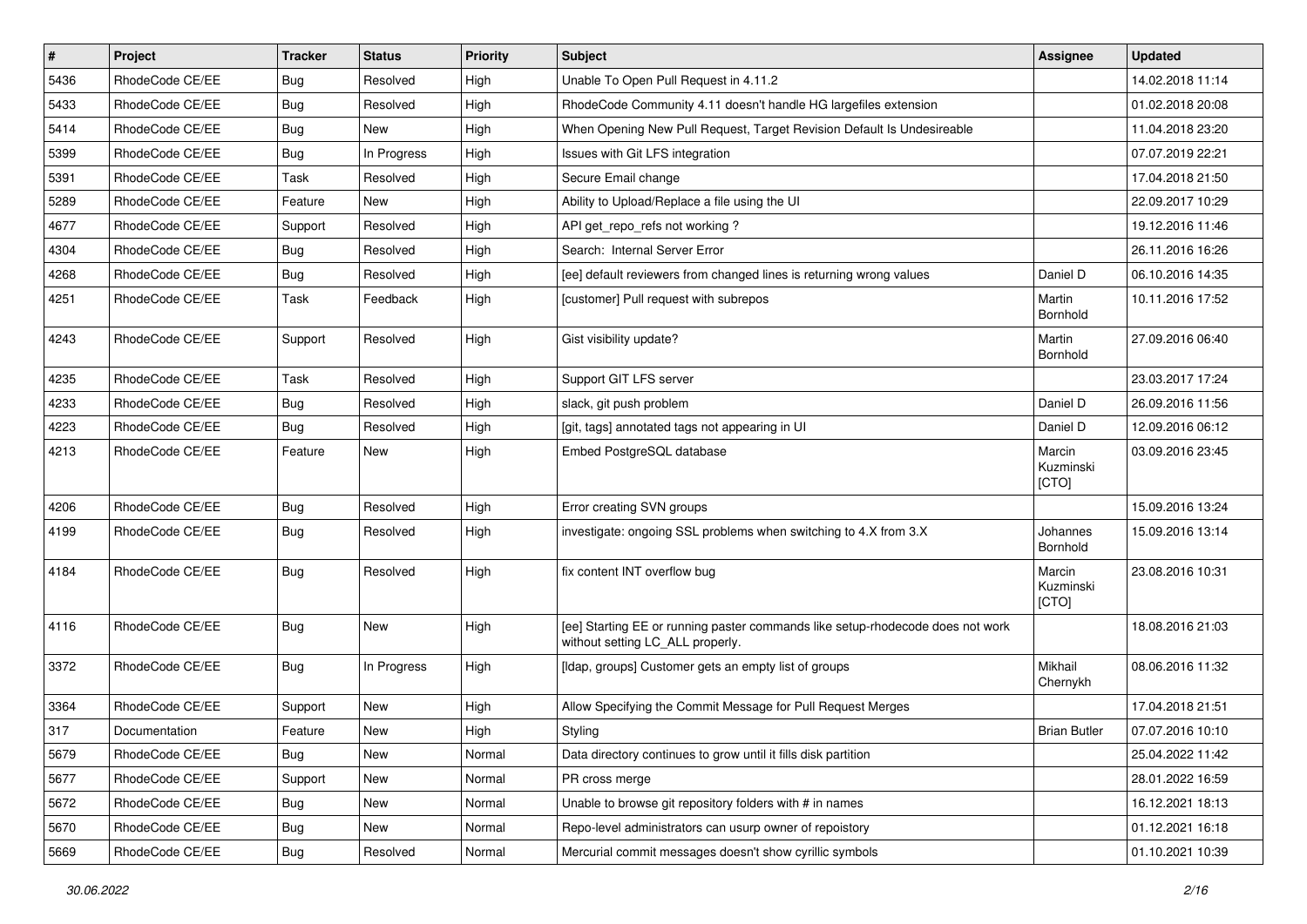| $\pmb{\#}$ | Project         | <b>Tracker</b> | <b>Status</b> | <b>Priority</b> | Subject                                                                                                                              | Assignee                     | <b>Updated</b>   |
|------------|-----------------|----------------|---------------|-----------------|--------------------------------------------------------------------------------------------------------------------------------------|------------------------------|------------------|
| 5664       | RhodeCode CE/EE | Bug            | New           | Normal          | Regression: When assigning permissions, cannot see own group in auto-complete<br>without special conditions                          |                              | 29.07.2021 10:49 |
| 5662       | RhodeCode CE/EE | Bug            | New           | Normal          | Full text search not working due to crash in whoosh                                                                                  |                              | 07.06.2022 08:31 |
| 5657       | RhodeCode CE/EE | <b>Bug</b>     | New           | Normal          | Error in maintenance page                                                                                                            |                              | 30.03.2021 15:09 |
| 5656       | RhodeCode CE/EE | Bug            | Resolved      | Normal          | Error for branch permission page                                                                                                     |                              | 30.04.2021 08:53 |
| 5655       | RhodeCode CE/EE | <b>Bug</b>     | Resolved      | Normal          | New public gist's id is always auto generated                                                                                        |                              | 01.07.2021 12:06 |
| 5654       | RhodeCode CE/EE | Bug            | New           | Normal          | Comment formatting broken when containing @ in a code block                                                                          |                              | 24.02.2021 12:10 |
| 5653       | RhodeCode CE/EE | Feature        | <b>New</b>    | Normal          | Extend SSH clone to support cloning by repo id.                                                                                      | Marcin<br>Kuzminski<br>[CTO] | 17.02.2021 12:58 |
| 5652       | RhodeCode CE/EE | Bug            | Resolved      | Normal          | Pull Requests: when title and descriptions contains character [] {} and () index out of<br>bound when attempting to comment/approve. |                              | 30.04.2021 08:53 |
| 5651       | RhodeCode CE/EE | <b>Bug</b>     | Resolved      | Normal          | Pull requests can get stuck if the diff is too large (it was created by mistake but we<br>can't open it to delete it)                |                              | 30.04.2021 08:53 |
| 5649       | RhodeCode CE/EE | Bug            | New           | Normal          | test-file-upload                                                                                                                     |                              | 17.12.2020 23:08 |
| 5644       | RhodeCode CE/EE | Bug            | New           | Normal          | PR inks to comments not working if files are collapsed                                                                               |                              | 02.12.2020 10:42 |
| 5642       | RhodeCode CE/EE | Feature        | Resolved      | Normal          | pull request version column in commit list                                                                                           |                              | 30.04.2021 08:53 |
| 5641       | RhodeCode CE/EE | Feature        | New           | Normal          | "Add draft" / (x) button usability                                                                                                   |                              | 30.11.2020 20:53 |
| 5638       | RhodeCode CE/EE | Feature        | New           | Normal          | Add "Copy full url path" button                                                                                                      |                              | 05.02.2021 20:23 |
| 5637       | RhodeCode CE/EE | Feature        | <b>New</b>    | Normal          | Clone URL templates - add per repository/namespace                                                                                   |                              | 29.10.2020 09:38 |
| 5635       | RhodeCode CE/EE | Feature        | Resolved      | Normal          | Remember column sorted by of the "Pull Requests You Participate In" table                                                            |                              | 30.11.2020 22:30 |
| 5634       | RhodeCode CE/EE | Bug            | Resolved      | Normal          | Quick Search Toolbar bugs out if pull request contains unicode double quote<br>character "                                           |                              | 12.10.2020 23:13 |
| 5633       | RhodeCode CE/EE | Bug            | Resolved      | Normal          | Moderately large pull requests fail because inefficient use of reviewer_data_json<br>column in pull requests table                   |                              | 12.10.2020 23:13 |
| 5632       | RhodeCode CE/EE | Bug            | <b>New</b>    | Normal          | Missing Parent Folder for Personal Repo lacks proper handling                                                                        |                              | 03.08.2020 07:56 |
| 5631       | RhodeCode CE/EE | Feature        | New           | Normal          | Change target of PR                                                                                                                  |                              | 31.07.2020 17:05 |
| 5630       | RhodeCode CE/EE | Bug            | <b>New</b>    | Normal          | Inline comments do not follow the line of code                                                                                       |                              | 21.07.2020 11:25 |
| 5629       | RhodeCode CE/EE | Bug            | <b>New</b>    | Normal          | Diff truncated on small files                                                                                                        |                              | 21.07.2020 08:58 |
| 5628       | Documentation   | <b>Bug</b>     | New           | Normal          | Problems with SSH Connection docs                                                                                                    |                              | 06.05.2022 21:14 |
| 5627       | Documentation   | <b>Bug</b>     | New           | Normal          | Immediate re-run of rhodecode-index throws warnings on some repos (and suggests<br>rebuild from scratch)                             |                              | 02.07.2020 19:41 |
| 5626       | RhodeCode CE/EE | Bug            | New           | Normal          | Whoosh full-text indexing is fully indexing all repos, not recognizing forks                                                         |                              | 02.07.2020 19:24 |
| 5625       | Documentation   | Bug            | New           | Normal          | Feedback on RhodeCode Full-text search docs                                                                                          |                              | 02.07.2020 19:22 |
| 5624       | RhodeCode CE/EE | <b>Bug</b>     | New           | Normal          | Timeout when trying to test SMTP email configuration                                                                                 |                              | 01.07.2020 20:01 |
| 5623       | RhodeCode CE/EE | Bug            | Resolved      | Normal          | Credentials for remote repository URL leaking in Repository Header                                                                   |                              | 22.07.2020 00:47 |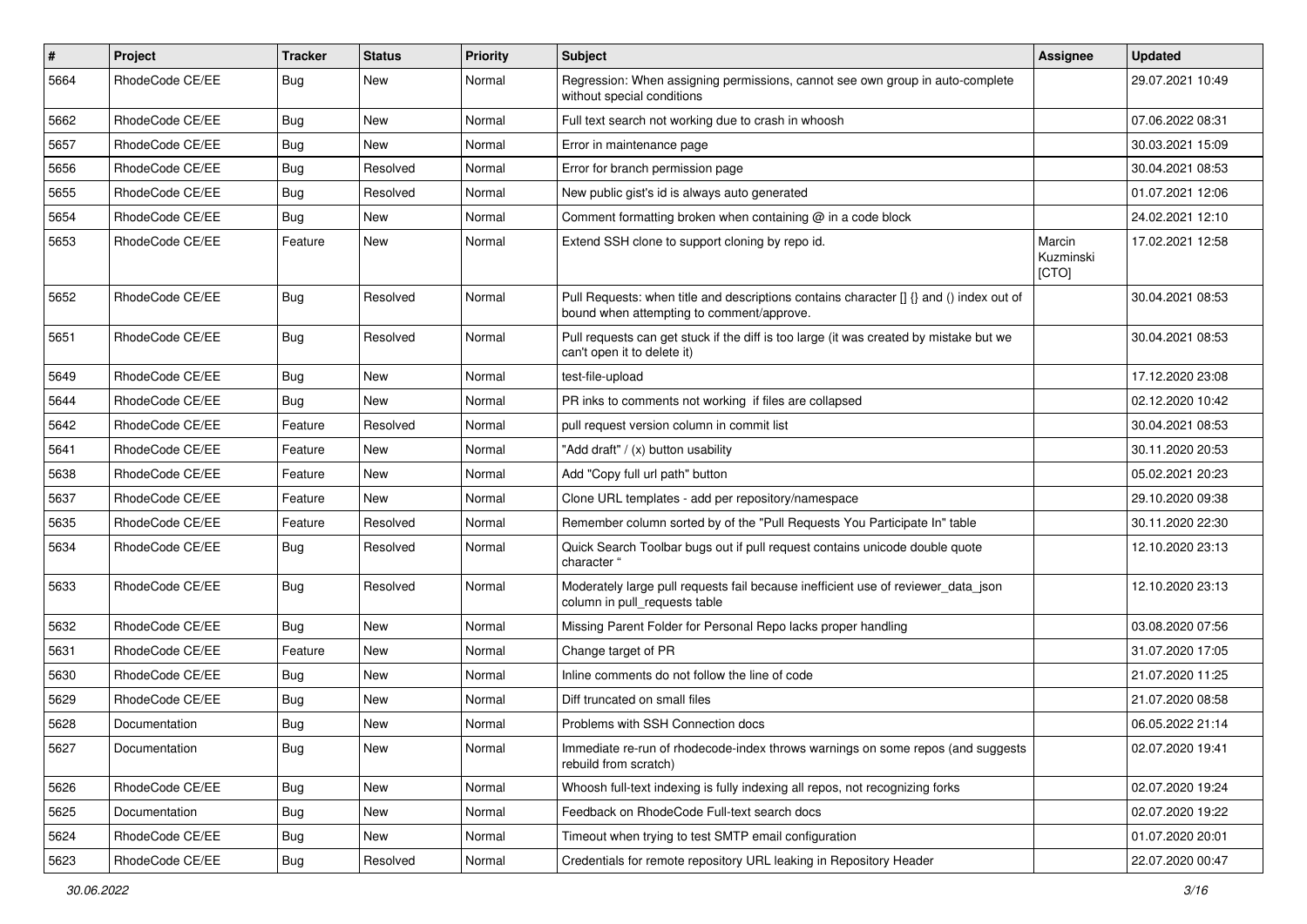| $\vert$ # | Project           | Tracker    | <b>Status</b> | <b>Priority</b> | <b>Subject</b>                                                                                 | <b>Assignee</b> | <b>Updated</b>   |
|-----------|-------------------|------------|---------------|-----------------|------------------------------------------------------------------------------------------------|-----------------|------------------|
| 5620      | RhodeCode CE/EE   | <b>Bug</b> | Resolved      | Normal          | Regression of mail rendering in Thunderbird                                                    |                 | 15.06.2020 16:45 |
| 5619      | RhodeCode CE/EE   | Bug        | Resolved      | Normal          | Setting Landing Commit to SVN Trunk results in Files tab hitting a 404                         |                 | 04.06.2020 23:51 |
| 5618      | RhodeCode CE/EE   | Support    | New           | Normal          | Getting HTTP 502 Bad Gateway when trying to push (or clone) on a slow network                  |                 | 27.05.2020 21:56 |
| 5617      | RhodeCode CE/EE   | Feature    | New           | Normal          | Allow PRs to non-head bookmarks                                                                |                 | 20.05.2020 12:25 |
| 5615      | RhodeCode CE/EE   | Feature    | Resolved      | Normal          | Misleading message in PR diff view "File was deleted in this version"                          | Daniel D        | 23.04.2020 17:40 |
| 5614      | RhodeCode CE/EE   | Feature    | Resolved      | Normal          | Show context function name in hg diffs                                                         |                 | 23.04.2020 13:43 |
| 5611      | RhodeCode CE/EE   | Feature    | Resolved      | Normal          | Add information "is the pull request up to date?" in the PR page                               |                 | 03.10.2021 23:24 |
| 5610      | RhodeCode CE/EE   | Bug        | Resolved      | Normal          | Files navigation looses the at= <name> marker</name>                                           | Daniel D        | 03.10.2021 23:23 |
| 5609      | RhodeCode CE/EE   | Support    | Resolved      | Normal          | Change git diff algorithm                                                                      |                 | 31.03.2020 22:08 |
| 5605      | RhodeCode CE/EE   | <b>Bug</b> | Resolved      | Normal          | Cannot set subversion compatibility to 1.10                                                    |                 | 30.03.2020 17:27 |
| 5603      | RhodeCode CE/EE   | Feature    | Resolved      | Normal          | Code search - highlight matching search terms                                                  |                 | 30.03.2020 11:16 |
| 5602      | RhodeCode CE/EE   | Feature    | Resolved      | Normal          | Copy full path only copies partial                                                             | Daniel D        | 30.03.2020 16:04 |
| 5601      | RhodeCode CE/EE   | Feature    | Resolved      | Normal          | Default navigation should be by branch name not commit id                                      |                 | 04.06.2020 23:51 |
| 5600      | RhodeCode CE/EE   | Feature    | New           | Normal          | Change default repository landing page                                                         |                 | 27.01.2021 01:04 |
| 5599      | RhodeCode CE/EE   | <b>Bug</b> | Resolved      | Normal          | SVN navigation to trunk fails                                                                  | Daniel D        | 04.04.2020 11:21 |
| 5596      | RhodeCode CE/EE   | Bug        | Resolved      | Normal          | Pull Request duplicated after description edit                                                 |                 | 14.04.2020 13:28 |
| 5595      | RhodeCode CE/EE   | Feature    | New           | Normal          | Group code review mail notification                                                            |                 | 03.03.2020 10:17 |
| 5594      | RhodeCode CE/EE   | <b>Bug</b> | Resolved      | Normal          | Credentials in Repository Settings for Pull requests are exposed                               |                 | 28.05.2020 20:25 |
| 5593      | RhodeCode CE/EE   | Support    | New           | Normal          | <b>SSH</b> connections                                                                         |                 | 17.02.2020 16:18 |
| 5591      | Documentation     | Support    | New           | Normal          | documentation typo                                                                             |                 | 04.02.2020 19:43 |
| 5590      | RhodeCode CE/EE   | <b>Bug</b> | New           | Normal          | Pull Request creation takes 2 minutes                                                          |                 | 28.05.2020 20:48 |
| 5588      | RhodeCode CE/EE   | <b>Bug</b> | New           | Normal          | wrong rendering of issue tracker pattern                                                       |                 | 29.01.2020 11:24 |
| 5587      | RhodeCode CE/EE   | Bug        | Resolved      | Normal          | Broken metatags in 4.18.1                                                                      | Marcin Lulek    | 29.01.2020 11:46 |
| 5586      | RhodeCode CE/EE   | Feature    | <b>New</b>    | Normal          | @mention should be a link                                                                      |                 | 29.01.2020 11:46 |
| 5585      | RhodeCode CE/EE   | Feature    | Resolved      | Normal          | Minimize downtime on rccontrol upgrade                                                         |                 | 27.03.2020 09:45 |
| 5584      | RhodeCode CE/EE   | Feature    | New           | Normal          | "update pull request link" message on vcs client                                               |                 | 23.01.2020 10:32 |
| 5583      | RhodeCode CE/EE   | Feature    | Resolved      | Normal          | rcextensions hook for pull request comment                                                     |                 | 23.04.2020 13:42 |
| 5582      | RhodeCode Control | Feature    | New           | Normal          | Add the version number of a PR in the HTTP API                                                 |                 | 15.01.2020 10:45 |
| 5581      | RhodeCode CE/EE   | Feature    | Resolved      | Normal          | expose `send_email` option in the HTTP API, for `comment_commit` and<br>`comment_pull_request` | Daniel D        | 29.01.2020 11:46 |
| 5579      | RhodeCode CE/EE   | Bug        | Resolved      | Normal          | JS bug when a commit message can be parsed as a number                                         | Daniel D        | 20.01.2020 10:04 |
| 5574      | RhodeCode CE/EE   | Feature    | Resolved      | Normal          | ha: Information for external hooks                                                             |                 | 30.07.2020 15:40 |
| 5573      | RhodeCode CE/EE   | Bug        | Resolved      | Normal          | Wrong notification Base Url for Email-Integrations                                             |                 | 16.01.2020 08:53 |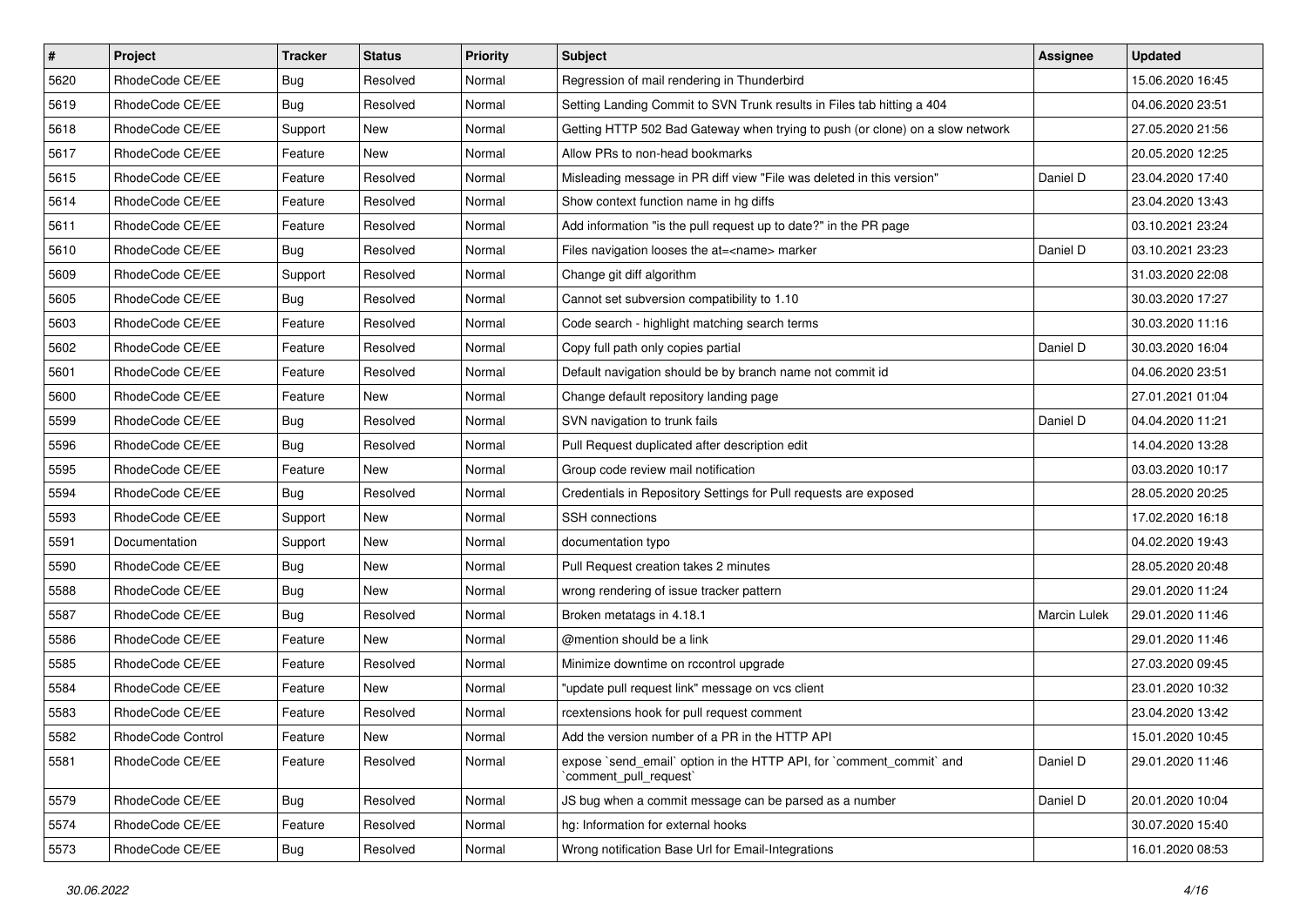| $\sharp$ | Project           | <b>Tracker</b> | <b>Status</b> | <b>Priority</b> | <b>Subject</b>                                                                                                                    | Assignee           | <b>Updated</b>   |
|----------|-------------------|----------------|---------------|-----------------|-----------------------------------------------------------------------------------------------------------------------------------|--------------------|------------------|
| 5571     | RhodeCode CE/EE   | Bug            | Resolved      | Normal          | redmine does not work with firefox any more                                                                                       |                    | 25.10.2019 12:38 |
| 5570     | RhodeCode CE/EE   | <b>Bug</b>     | New           | Normal          | Remap repositories always fail in RhodeCode community                                                                             |                    | 04.10.2019 14:50 |
| 5569     | RhodeCode CE/EE   | <b>Bug</b>     | Resolved      | Normal          | SshWrapper error                                                                                                                  |                    | 21.01.2020 02:02 |
| 5561     | RhodeCode CE/EE   | <b>Bug</b>     | Resolved      | Normal          | PR diff doesn't update when target changes                                                                                        |                    | 21.05.2020 11:53 |
| 5559     | RhodeCode CE/EE   | <b>Bug</b>     | <b>New</b>    | Normal          | Timezone handling issue on repos list                                                                                             |                    | 07.07.2019 22:19 |
| 5557     | RhodeCode CE/EE   | <b>Bug</b>     | Resolved      | Normal          | Consider removing slashes from the RSS feed names                                                                                 |                    | 31.10.2019 19:54 |
| 5556     | RhodeCode CE/EE   | <b>Bug</b>     | New           | Normal          | After upgrade RhodeCode Enterprise, pull request via API adds repo owner as<br>default reviewer                                   |                    | 01.01.2020 13:09 |
| 5555     | RhodeCode CE/EE   | Bug            | Resolved      | Normal          | Making Repository Public does not update the Default User Permissions                                                             |                    | 28.05.2020 20:26 |
| 5554     | RhodeCode CE/EE   | Support        | Resolved      | Normal          | How to increase number of commits shown in pagination on dashboard and<br>changelog                                               |                    | 21.01.2020 02:08 |
| 5553     | RhodeCode CE/EE   | Bug            | New           | Normal          | Exceptions Tracker - Exception ID: 140095575901360 after upgrade to the lastes<br>version                                         | Thierry<br>Wynsdau | 10.07.2019 10:33 |
| 5551     | Documentation     | Bug            | New           | Normal          | Mention LargeFile and LFS in the Backup page                                                                                      |                    | 21.04.2019 20:58 |
| 5550     | RhodeCode CE/EE   | Bug            | New           | Normal          | 500 Internal Server Error   The server has either erred or is incapable of performing<br>the requested operation.                 |                    | 18.04.2019 17:12 |
| 5548     | RhodeCode CE/EE   | Feature        | <b>New</b>    | Normal          | Initial Search API                                                                                                                | Peter Colledge     | 07.07.2019 22:21 |
| 5547     | RhodeCode CE/EE   | Bug            | <b>New</b>    | Normal          | UI not consistent between Firefox and Chrome                                                                                      |                    | 01.03.2019 23:35 |
| 5546     | RhodeCode CE/EE   | Support        | Resolved      | Normal          | experiments with mercurial 4.9                                                                                                    |                    | 26.03.2019 09:23 |
| 5545     | RhodeCode CE/EE   | <b>Bug</b>     | New           | Normal          | Merge commit to contain the username/reponame of the origin                                                                       |                    | 28.02.2019 13:46 |
| 5544     | RhodeCode CE/EE   | Support        | Resolved      | Normal          | Use of authentication token with LDAP account results in account lockout when max<br>bad password attempts are configured in LDAP |                    | 27.02.2019 10:09 |
| 5543     | RhodeCode CE/EE   | Feature        | New           | Normal          | Repo API should have equivalent get_repo_audit_logs() to User API call<br>get_user_audit_logs()                                   |                    | 26.02.2019 12:22 |
| 5541     | RhodeCode CE/EE   | Support        | New           | Normal          | <b>SVN Settings: Repository Patterns</b>                                                                                          |                    | 16.12.2019 15:35 |
| 5540     | RhodeCode CE/EE   | Bug            | New           | Normal          | Rhode Code 4.15.2 VCS Caching(?) behaviour                                                                                        |                    | 25.02.2019 17:01 |
| 5538     | RhodeCode CE/EE   | Bug            | New           | Normal          | internal server error (UnicodeDecodeError) during rhodecode-index request                                                         |                    | 20.02.2019 14:43 |
| 5537     | RhodeCode CE/EE   | Task           | Resolved      | Normal          | Add owner to create pull request API                                                                                              |                    | 28.02.2019 13:52 |
| 5535     | RhodeCode Control | <b>Bug</b>     | <b>New</b>    | Normal          | improper rollback on upgrade failure                                                                                              |                    | 09.02.2019 21:12 |
| 5534     | RhodeCode Control | Feature        | New           | Normal          | extract/preload subcommand                                                                                                        |                    | 14.02.2019 14:45 |
| 5533     | RhodeCode Control | Feature        | In Progress   | Normal          | Support busybox tar                                                                                                               |                    | 09.02.2019 22:09 |
| 5531     | RhodeCode Tools   | <b>Bug</b>     | New           | Normal          | rhodecode-index: default cli opts overwrite given mapping file                                                                    |                    | 17.07.2020 17:36 |
| 5530     | RhodeCode CE/EE   | Bug            | Resolved      | Normal          | Email integration has incorrect url                                                                                               |                    | 09.02.2019 10:33 |
| 5529     | Documentation     | Support        | <b>New</b>    | Normal          | Documentation does not detail watched repositories                                                                                |                    | 07.02.2019 00:16 |
| 5527     | RhodeCode CE/EE   | Support        | New           | Normal          | API: expose human readable failure reason                                                                                         |                    | 30.01.2019 17:43 |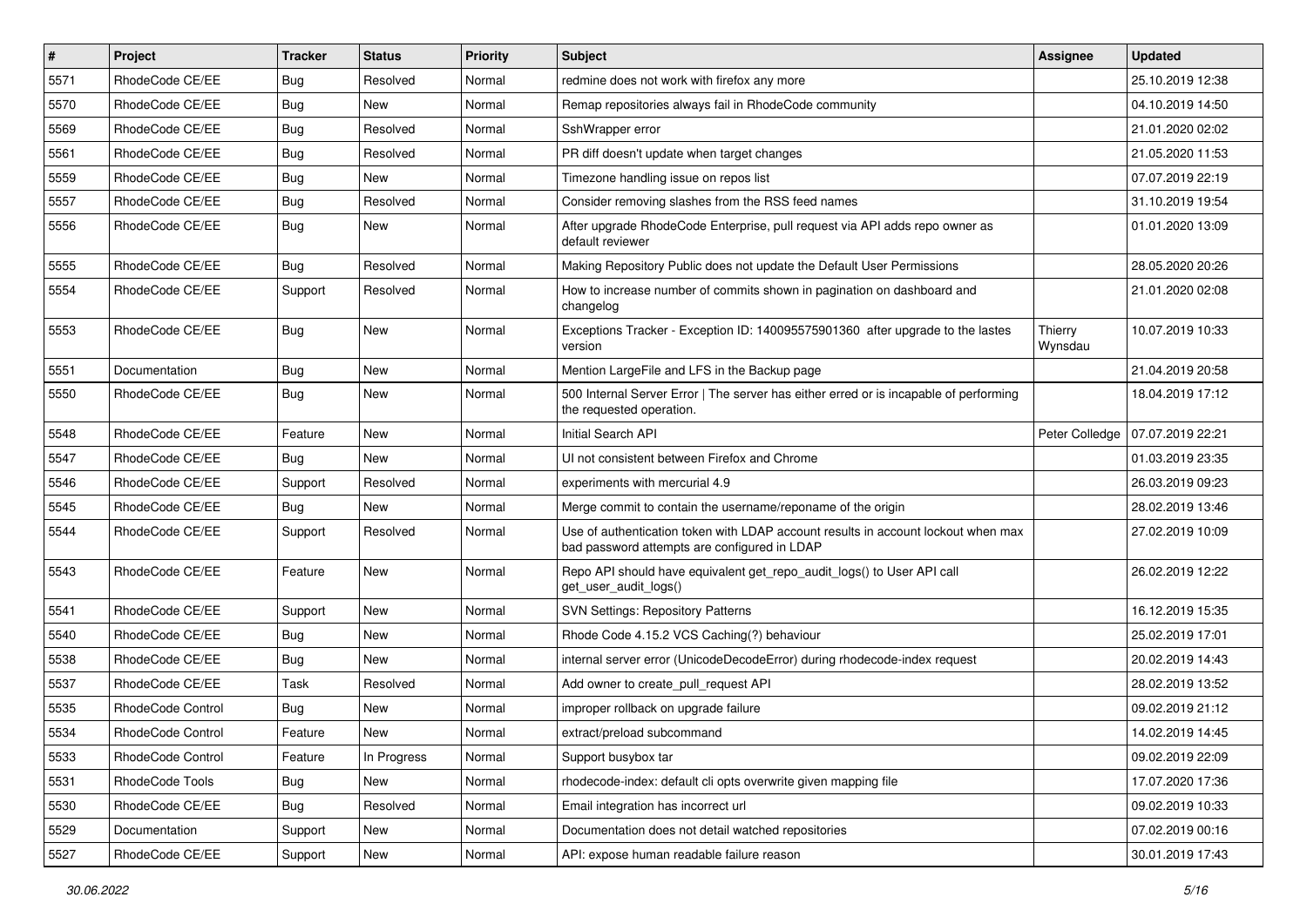| $\vert$ # | Project           | <b>Tracker</b> | <b>Status</b> | <b>Priority</b> | Subject                                                                                  | <b>Assignee</b> | <b>Updated</b>   |
|-----------|-------------------|----------------|---------------|-----------------|------------------------------------------------------------------------------------------|-----------------|------------------|
| 5521      | RhodeCode CE/EE   | <b>Bug</b>     | Resolved      | Normal          | Proxing SVN http requests does not work when using prefix for rhodecode.                 |                 | 28.02.2019 13:52 |
| 5520      | RhodeCode CE/EE   | Feature        | Resolved      | Normal          | Show the head commits shas when the merge is prevented due to multiple heads             |                 | 28.02.2019 13:52 |
| 5518      | RhodeCode CE/EE   | <b>Bug</b>     | Resolved      | Normal          | Zero-sized files in /rhodecode/config/rcextensions/examples                              |                 | 21.01.2020 02:18 |
| 5515      | RhodeCode CE/EE   | <b>Bug</b>     | Resolved      | Normal          | PR default reviewer is incorrect                                                         |                 | 28.02.2019 13:52 |
| 5512      | RhodeCode CE/EE   | <b>Bug</b>     | New           | Normal          | Show commit phase in summary view                                                        |                 | 09.11.2018 21:37 |
| 5511      | RhodeCode CE/EE   | Feature        | New           | Normal          | New feature to synchronize the fork with the remote repo from the summary page           |                 | 13.11.2018 01:23 |
| 5509      | RhodeCode CE/EE   | <b>Bug</b>     | New           | Normal          | Remove `!important attributes` from UI elements                                          |                 | 07.12.2018 07:40 |
| 5507      | RhodeCode CE/EE   | <b>Bug</b>     | Resolved      | Normal          | Markdown rendering needs improvement                                                     |                 | 15.08.2019 15:40 |
| 5506      | RhodeCode CE/EE   | <b>Bug</b>     | New           | Normal          | Web UI fonts are not looking good and is difficult to read for people with low vision    |                 | 26.10.2018 09:38 |
| 5505      | RhodeCode CE/EE   | <b>Bug</b>     | Resolved      | Normal          | Notification emails from RhodeCode is garbled in Outlook 2016 web client                 |                 | 07.12.2018 09:49 |
| 5504      | RhodeCode CE/EE   | Feature        | New           | Normal          | Buttons to copy commit hash and to expand the commit message in the repo<br>summary view |                 | 26.10.2018 00:59 |
| 5503      | RhodeCode CE/EE   | Support        | New           | Normal          | failed to upgrade to 4.13.3                                                              |                 | 06.11.2018 18:28 |
| 5501      | RhodeCode Control | Bug            | New           | Normal          | rccontrol throwing rccontrol.lib.exceptions.SupervisorFailedToStart                      |                 | 19.05.2022 19:32 |
| 5500      | RhodeCode CE/EE   | Bug            | New           | Normal          | How to enable/set "RC_SKIP_HOOKS" to disable svn hooks?                                  |                 | 02.10.2018 07:45 |
| 5499      | RhodeCode CE/EE   | Support        | New           | Normal          | ERROR [celery.worker.consumer.consumer] consumer: Cannot connect                         |                 | 11.09.2018 08:39 |
| 5497      | RhodeCode CE/EE   | Support        | New           | Normal          | hg push hangs                                                                            |                 | 30.08.2018 22:15 |
| 5496      | RhodeCode CE/EE   | Support        | New           | Normal          | database migration 4.11.6 mysql to 4.12.4 postgres                                       |                 | 27.08.2018 21:17 |
| 5495      | RhodeCode CE/EE   | Support        | New           | Normal          | Idap to crowd users_groups sync source                                                   |                 | 10.09.2018 22:09 |
| 5494      | RhodeCode CE/EE   | <b>Bug</b>     | New           | Normal          | rccontrol's python package management causes slow VCS SSH                                |                 | 02.04.2019 11:56 |
| 5492      | RhodeCode CE/EE   | <b>Bug</b>     | <b>New</b>    | Normal          | VCSServer + SVN 1.10                                                                     |                 | 26.07.2018 15:01 |
| 5490      | RhodeCode CE/EE   | <b>Bug</b>     | Resolved      | Normal          | Changes to repo group permissions via API are not audit logged                           |                 | 28.02.2019 13:52 |
| 5484      | RhodeCode CE/EE   | Support        | <b>New</b>    | Normal          | Setting up ssh, remote hg not found                                                      |                 | 06.07.2018 23:41 |
| 5482      | RhodeCode CE/EE   | Bug            | Resolved      | Normal          | Changing a repo's 'Remote pull uri' in its Settings fails with 'No repo type specified'  |                 | 31.10.2018 08:37 |
| 5475      | RhodeCode CE/EE   | <b>Bug</b>     | New           | Normal          | Unable to locate user in OpenLDAP directory via Idaps                                    |                 | 08.06.2018 20:06 |
| 5471      | RhodeCode CE/EE   | <b>Bug</b>     | New           | Normal          | Webhook integration failing: need more than 3 values to unpack                           |                 | 01.06.2018 02:26 |
| 5469      | RhodeCode CE/EE   | Feature        | Resolved      | Normal          | elastisearch > 2.x not supported ?                                                       |                 | 21.01.2020 02:19 |
| 5468      | RhodeCode CE/EE   | Support        | New           | Normal          | Check logic for updating last commit for repository groups                               |                 | 30.08.2018 09:47 |
| 5462      | RhodeCode CE/EE   | Bug            | New           | Normal          | create repo api fails with celery enabled                                                |                 | 10.07.2018 17:49 |
| 5461      | RhodeCode CE/EE   | Bug            | Resolved      | Normal          | Changes to user group permissions via API are not audit logged                           |                 | 30.08.2018 09:47 |
| 5457      | RhodeCode CE/EE   | <b>Bug</b>     | Resolved      | Normal          | Internal server error on full-text search settings page with Elasticsearch               |                 | 16.04.2018 09:08 |
| 5450      | RhodeCode Tools   | Bug            | New           | Normal          | rhodecode-api get license info no longer works                                           |                 | 17.07.2018 15:01 |
| 5444      | RhodeCode CE/EE   | <b>Bug</b>     | Resolved      | Normal          | Error while creating a pull request on a Mercurial repository                            |                 | 17.04.2018 22:29 |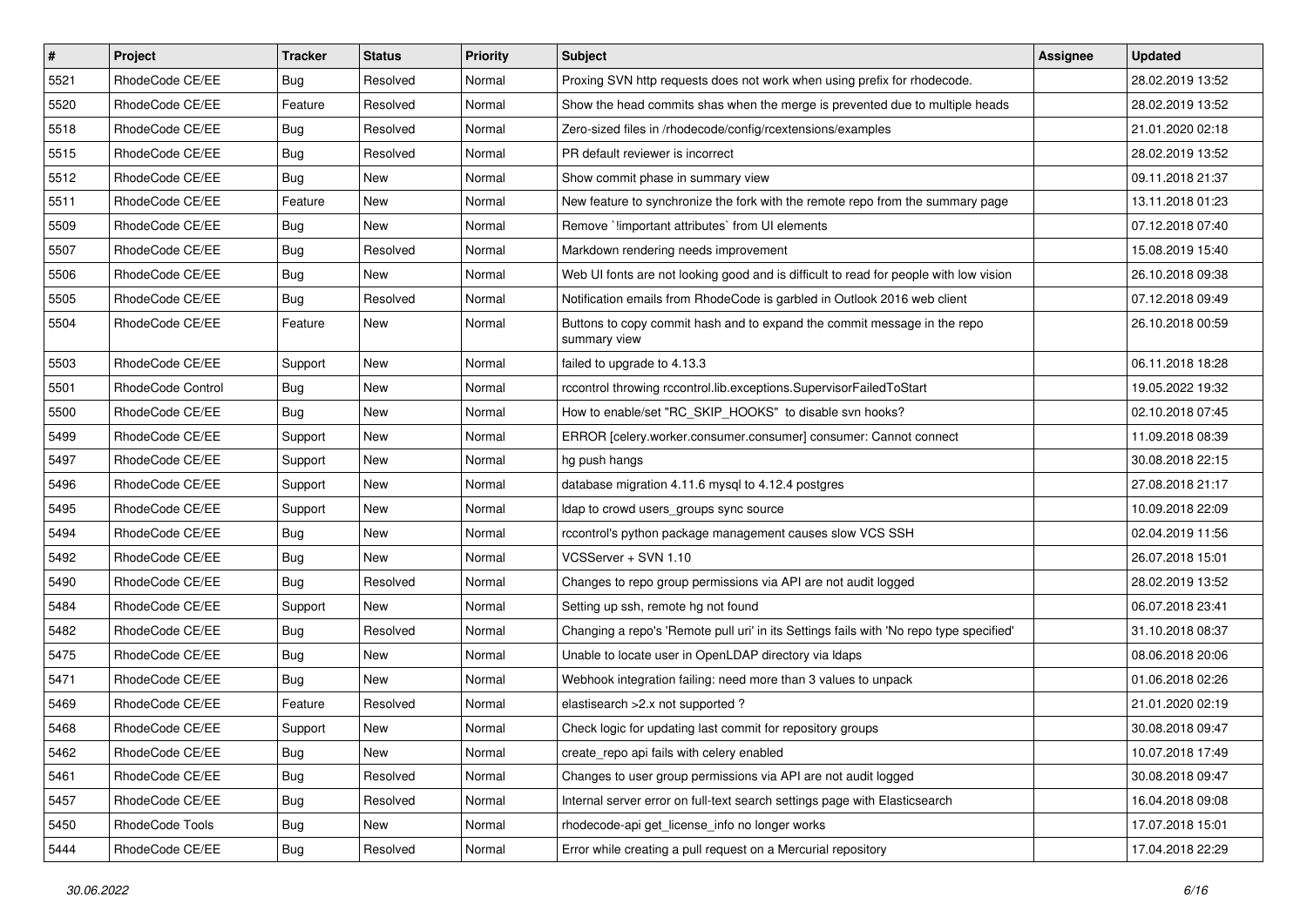| $\pmb{\#}$ | <b>Project</b>  | <b>Tracker</b> | <b>Status</b> | <b>Priority</b> | Subject                                                                                                                                                                              | Assignee                       | <b>Updated</b>                    |
|------------|-----------------|----------------|---------------|-----------------|--------------------------------------------------------------------------------------------------------------------------------------------------------------------------------------|--------------------------------|-----------------------------------|
| 5423       | Documentation   | Support        | Resolved      | Normal          | API-Documentation for Method "create_repo_group" faulty                                                                                                                              |                                | 22.01.2018 16:23                  |
| 5412       | RhodeCode CE/EE | Bug            | Resolved      | Normal          | Webhook for "pullrequest commented" event returns incomplete data                                                                                                                    |                                | 27.02.2018 18:00                  |
| 5410       | RhodeCode CE/EE | Bug            | <b>New</b>    | Normal          | After converting to CE, we get the following error when trying to view some repos in<br>the UI: "UnicodeDecodeError: 'ascii' codec can't decode byte" (full error in<br>Description) |                                | 25.01.2018 20:45                  |
| 5406       | RhodeCode CE/EE | Bug            | New           | Normal          | <b>Installer Fails</b>                                                                                                                                                               |                                | 01.12.2017 11:52                  |
| 5405       | RhodeCode CE/EE | Bug            | New           | Normal          | Add repository from UI leads to HTTP/404                                                                                                                                             |                                | 28.11.2017 11:39                  |
| 5404       | RhodeCode CE/EE | Task           | New           | Normal          | Add an option to detach review rules when deleting an user                                                                                                                           |                                | 22.11.2017 11:23                  |
| 5400       | RhodeCode CE/EE | Task           | <b>New</b>    | Normal          | User group - subgroup support                                                                                                                                                        |                                | 06.11.2017 22:00                  |
| 5396       | RhodeCode CE/EE | Feature        | Resolved      | Normal          | Merge state with shadow repo should be created during pull request                                                                                                                   |                                | 12.10.2017 21:57                  |
| 5395       | RhodeCode CE/EE | Support        | Resolved      | Normal          | Svn protocols and performance                                                                                                                                                        |                                | 04.04.2019 18:08                  |
| 5394       | RhodeCode CE/EE | Support        | New           | Normal          | SVN to Git / Mercurial Migration                                                                                                                                                     |                                | 03.10.2017 09:29                  |
| 5386       | RhodeCode CE/EE | Task           | Resolved      | Normal          | Increase security for Email Change                                                                                                                                                   | Marcin<br>Kuzminski<br>[CTO]   | 17.02.2018 17:29                  |
| 5382       | RhodeCode CE/EE | Feature        | <b>New</b>    | Normal          | Support for repository aliases                                                                                                                                                       | Marcin<br>Kuzminski<br>[CTO]   | 04.09.2017 15:17                  |
| 5381       | RhodeCode CE/EE | Bug            | Resolved      | Normal          | Email integration changeset links invalid                                                                                                                                            |                                | 06.09.2017 12:29                  |
| 5380       | RhodeCode CE/EE | Bug            | Resolved      | Normal          | repo commits pageintion error                                                                                                                                                        |                                | 06.09.2017 19:16                  |
| 5379       | RhodeCode CE/EE | Bug            | Resolved      | Normal          | Journal RSS feed errors                                                                                                                                                              |                                | 01.09.2017 16:40                  |
| 5376       | RhodeCode CE/EE | Bug            | Resolved      | Normal          | error: pretxnchangegroup.acl hook failed: acl: user "" denied on branch "default"                                                                                                    |                                | 16.08.2017 19:45                  |
| 5375       | RhodeCode CE/EE | Support        | Resolved      | Normal          | How do I configure "Go to" to just search repository names?                                                                                                                          |                                | 16.08.2017 18:00                  |
| 5371       | RhodeCode CE/EE | <b>Bug</b>     | <b>New</b>    | Normal          | Comment times in Pull Requests are off by 1 day                                                                                                                                      |                                | 10.04.2018 15:11                  |
| 5368       | RhodeCode CE/EE | Feature        | Resolved      | Normal          | Mercurial: Close branch before merging it                                                                                                                                            |                                | Mathieu Cantin   21.01.2020 02:11 |
| 5348       | Documentation   | Bug            | <b>New</b>    | Normal          | Uninstall documentaion missing some steps                                                                                                                                            |                                | 06.07.2017 10:25                  |
| 5347       | Documentation   | Bug            | New           | Normal          | Post Install steps should include Apache or Nginx setup.                                                                                                                             |                                | 06.07.2017 10:23                  |
| 5343       | RhodeCode CE/EE | Task           | Resolved      | Normal          | SSH key management and SSH support                                                                                                                                                   |                                | 18.08.2017 23:50                  |
| 5337       | RhodeCode CE/EE | Bug            | Resolved      | Normal          | Possible memory leak after few Git Pull Requests                                                                                                                                     |                                | 08.08.2017 13:08                  |
| 5326       | RhodeCode CE/EE | Task           | Resolved      | Normal          | Public usergroup profile                                                                                                                                                             | <b>Bartłomiei</b><br>Wołyńczyk | 22.02.2018 15:44                  |
| 5321       | RhodeCode CE/EE | Feature        | Resolved      | Normal          | Audit logs                                                                                                                                                                           |                                | 21.06.2017 12:49                  |
| 5316       | RhodeCode CE/EE | Feature        | In Progress   | Normal          | UI should provide checkout URL for a SVN path                                                                                                                                        |                                | 06.11.2017 21:59                  |
| 5304       | RhodeCode CE/EE | <b>Bug</b>     | Resolved      | Normal          | Email template not correct                                                                                                                                                           |                                | 31.10.2018 08:36                  |
| 5297       | RhodeCode CE/EE | Bug            | Resolved      | Normal          | Locale fails on a SuSE system                                                                                                                                                        |                                | 31.10.2018 08:36                  |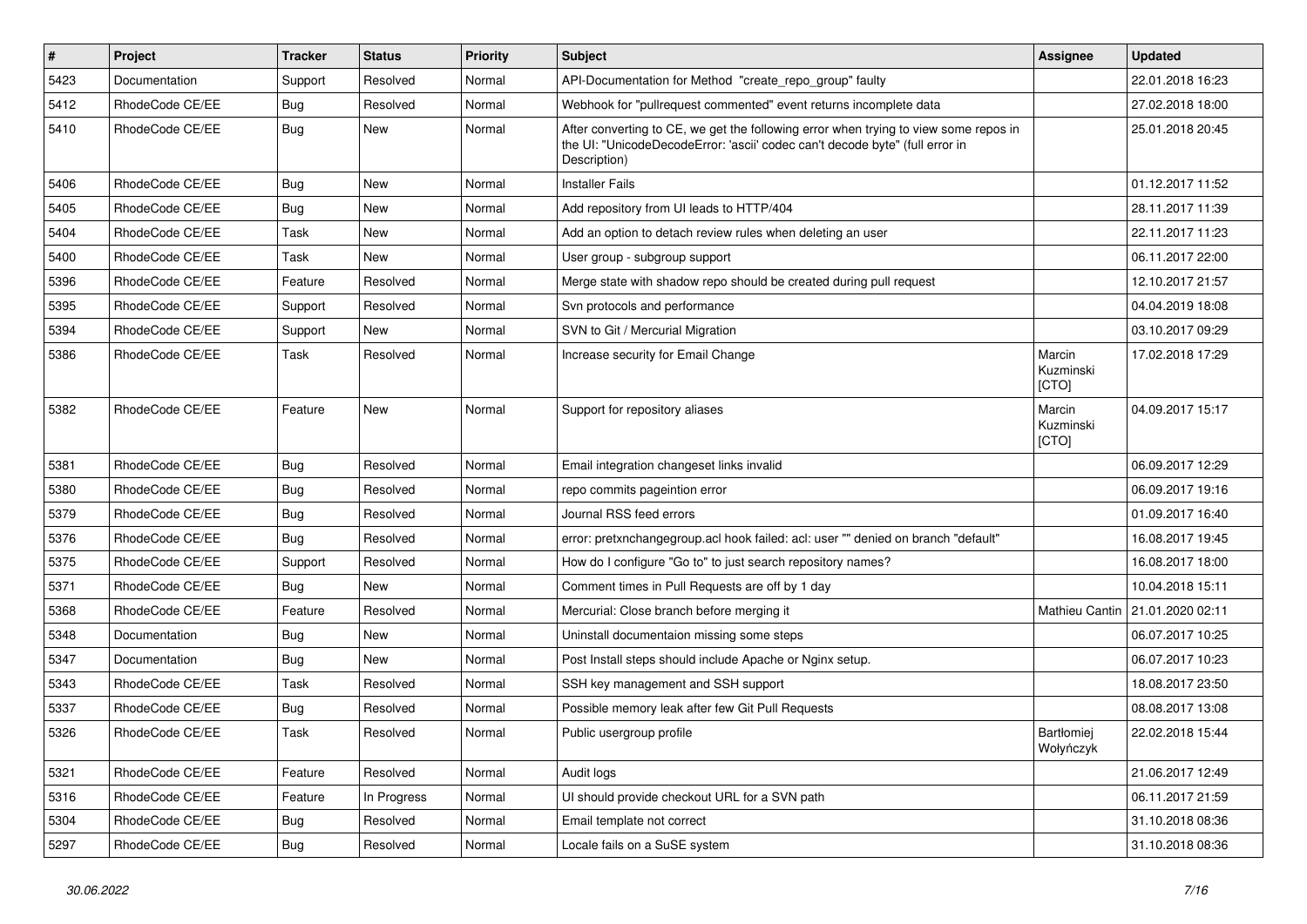| $\pmb{\#}$ | Project         | <b>Tracker</b> | <b>Status</b> | <b>Priority</b> | Subject                                                                                       | <b>Assignee</b>              | <b>Updated</b>   |
|------------|-----------------|----------------|---------------|-----------------|-----------------------------------------------------------------------------------------------|------------------------------|------------------|
| 5278       | RhodeCode CE/EE | Feature        | New           | Normal          | Require support for git repositories of the form git://                                       |                              | 13.04.2017 15:20 |
| 5277       | RhodeCode CE/EE | Bug            | Resolved      | Normal          | table id=user_list_table - Ajax error                                                         |                              | 13.04.2017 01:04 |
| 5273       | RhodeCode CE/EE | Feature        | <b>New</b>    | Normal          | Comment status                                                                                |                              | 07.04.2017 13:10 |
| 5272       | RhodeCode CE/EE | Feature        | Resolved      | Normal          | Pull Request checklist                                                                        |                              | 21.01.2020 02:09 |
| 5271       | RhodeCode CE/EE | Feature        | <b>New</b>    | Normal          | Private comments                                                                              |                              | 07.04.2017 12:01 |
| 5270       | RhodeCode CE/EE | Task           | New           | Normal          | Comments updates                                                                              | Bartłomiej<br>Wołyńczyk      | 17.04.2018 21:51 |
| 5269       | RhodeCode CE/EE | Support        | <b>New</b>    | Normal          | Upgrade from RC EE 3.7.1 to RC EE 4.x                                                         |                              | 29.06.2017 19:36 |
| 5266       | RhodeCode CE/EE | Bug            | Resolved      | Normal          | Validate if changes in target branches get's propagated on Pull request updates               |                              | 05.04.2017 18:10 |
| 5265       | RhodeCode CE/EE | Task           | Resolved      | Normal          | Enable phases support                                                                         |                              | 11.05.2017 11:10 |
| 5259       | RhodeCode CE/EE | Bug            | Resolved      | Normal          | user-journal storage changes                                                                  |                              | 12.04.2017 00:04 |
| 5257       | RhodeCode CE/EE | Bug            | New           | Normal          | Git repository with big binary file provokes error and strange behavior/memory leak<br>of RH. | Marcin<br>Kuzminski<br>[CTO] | 23.03.2017 22:02 |
| 5256       | RhodeCode CE/EE | Feature        | <b>New</b>    | Normal          | Last repository access time.                                                                  |                              | 23.03.2017 16:34 |
| 5255       | RhodeCode CE/EE | Support        | New           | Normal          | I can't access issues created by me from mail                                                 |                              | 04.04.2017 11:28 |
| 5248       | Documentation   | Bug            | <b>New</b>    | Normal          | Installation of rhodecode-tools                                                               |                              | 16.03.2017 16:35 |
| 5237       | Documentation   | Support        | <b>New</b>    | Normal          | documentation for DR                                                                          |                              | 06.03.2017 23:34 |
| 5235       | RhodeCode CE/EE | Task           | Resolved      | Normal          | relative image support                                                                        |                              | 10.03.2017 23:37 |
| 5229       | RhodeCode CE/EE | Task           | Resolved      | Normal          | add support for https://clipboardjs.com/                                                      |                              | 21.01.2020 02:19 |
| 5227       | RhodeCode CE/EE | Bug            | New           | Normal          | 400 during a svn checkout, file with special chars                                            |                              | 23.02.2017 17:43 |
| 5225       | RhodeCode CE/EE | Task           | Resolved      | Normal          | add tag of author/contribitor to comments                                                     |                              | 11.05.2017 11:10 |
| 5221       | RhodeCode CE/EE | Task           | Resolved      | Normal          | Missing comment type in emails                                                                |                              | 19.02.2017 21:46 |
| 5218       | RhodeCode CE/EE | Bug            | New           | Normal          | 500 when forking repository, when using special chars in password.                            |                              | 19.02.2017 21:46 |
| 5213       | RhodeCode CE/EE | Bug            | Resolved      | Normal          | Fixing Apache Proxy timeout issues                                                            |                              | 14.02.2017 09:44 |
| 5210       | RhodeCode CE/EE | Bug            | Resolved      | Normal          | webook problems                                                                               |                              | 13.02.2017 19:43 |
| 5203       | RhodeCode CE/EE | Task           | Resolved      | Normal          | optimise large repos speed                                                                    |                              | 08.09.2017 16:10 |
| 5202       | RhodeCode CE/EE | Task           | Resolved      | Normal          | run git gc and git repack on GIT repos when we have a scheduler via celery in<br>pyramid      |                              | 04.12.2017 20:49 |
| 5201       | RhodeCode CE/EE | Task           | Resolved      | Normal          | API: implement describe-methods                                                               |                              | 13.02.2017 15:57 |
| 5200       | RhodeCode CE/EE | Task           | New           | Normal          | investigate search improvements                                                               |                              | 16.12.2019 16:04 |
| 5198       | RhodeCode CE/EE | Task           | Resolved      | Normal          | remove pyro4 from enterprise                                                                  |                              | 07.02.2017 19:28 |
| 5187       | RhodeCode CE/EE | Feature        | Resolved      | Normal          | changelog dynamic loading of commits                                                          |                              | 12.06.2018 12:31 |
| 5184       | RhodeCode CE/EE | Task           | Resolved      | Normal          | bump pyramid to 1.7.X                                                                         |                              | 06.02.2017 21:50 |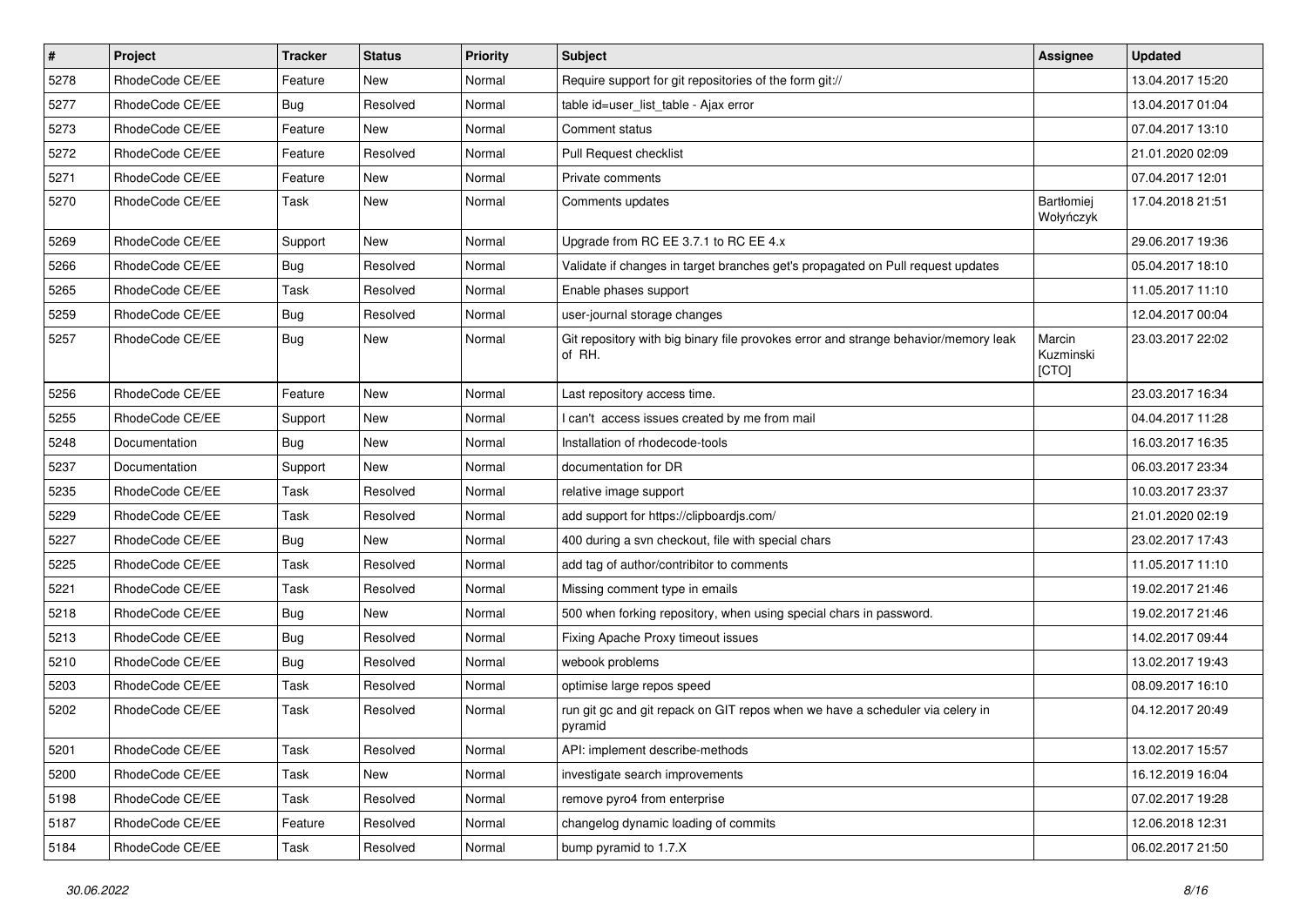| $\sharp$ | Project         | <b>Tracker</b> | <b>Status</b> | <b>Priority</b> | <b>Subject</b>                                                                                     | Assignee                     | <b>Updated</b>   |
|----------|-----------------|----------------|---------------|-----------------|----------------------------------------------------------------------------------------------------|------------------------------|------------------|
| 5164     | RhodeCode CE/EE | Bug            | Resolved      | Normal          | non-web calls are leaking session objects                                                          |                              | 13.01.2017 01:30 |
| 5153     | Documentation   | Bug            | Resolved      | Normal          | Documentation: /tmp permissions                                                                    |                              | 04.01.2017 13:02 |
| 5150     | RhodeCode CE/EE | Task           | Resolved      | Normal          | Password reset promts in my account should be hidden in accounts that are not of<br>type rhodecode | Marcin<br>Kuzminski<br>[CTO] | 02.01.2017 16:34 |
| 4678     | RhodeCode CE/EE | Task           | Resolved      | Normal          | Release 4.5.2                                                                                      |                              | 19.12.2016 17:32 |
| 4676     | RhodeCode CE/EE | Bug            | Resolved      | Normal          | Some admin passwords can make installation fail                                                    |                              | 16.12.2016 16:16 |
| 4675     | RhodeCode CE/EE | Bug            | Resolved      | Normal          | Disk free inodes are displayed incorrectly                                                         |                              | 13.12.2016 22:41 |
| 4670     | RhodeCode CE/EE | Task           | Resolved      | Normal          | Release 4.5.1                                                                                      | Marcin<br>Kuzminski<br>[CTO] | 06.12.2016 21:13 |
| 4669     | RhodeCode CE/EE | Task           | <b>New</b>    | Normal          | disable pytest sugar on nix-build                                                                  |                              | 01.12.2016 12:52 |
| 4666     | RhodeCode CE/EE | Task           | Resolved      | Normal          | Bump git and mercurial to latest versions                                                          |                              | 02.12.2016 19:01 |
| 4312     | RhodeCode CE/EE | Task           | New           | Normal          | Storage location changes                                                                           |                              | 11.07.2017 13:31 |
| 4311     | RhodeCode CE/EE | Task           | Resolved      | Normal          | Diffs feedback                                                                                     | Daniel D                     | 26.11.2016 14:10 |
| 4306     | RhodeCode CE/EE | Bug            | Resolved      | Normal          | Issue to push file with character # on a SVN                                                       |                              | 03.04.2017 16:44 |
| 4305     | RhodeCode CE/EE | Task           | Resolved      | Normal          | Meta-tagging could be excluded from limit                                                          |                              | 09.11.2016 19:27 |
| 4303     | RhodeCode CE/EE | Support        | <b>New</b>    | Normal          | rhodecode instance                                                                                 |                              | 08.11.2016 16:32 |
| 4301     | RhodeCode CE/EE | Feature        | New           | Normal          | [API] toggle force_password_reset in api for Idap users                                            |                              | 28.10.2016 15:43 |
| 4299     | RhodeCode CE/EE | Task           | New           | Normal          | TEMPLATE repo groups                                                                               |                              | 22.09.2017 10:26 |
| 4297     | RhodeCode CE/EE | Task           | Resolved      | Normal          | redo the my-pull-requests page to use the datagrid                                                 | Marcin<br>Kuzminski<br>[CTO] | 01.11.2016 09:31 |
| 4296     | RhodeCode CE/EE | <b>Bug</b>     | Resolved      | Normal          | [ee] Can not create pull requests with reviewers.                                                  | Daniel D                     | 07.11.2016 21:17 |
| 4290     | RhodeCode CE/EE | Task           | <b>New</b>    | Normal          | Allow to transplant the review status to merged commits                                            |                              | 17.04.2018 21:50 |
| 4288     | RhodeCode CE/EE | Task           | Resolved      | Normal          | [ce, ee] unify controllers that use diffs                                                          | Daniel D                     | 02.08.2017 11:41 |
| 4285     | RhodeCode CE/EE | Bug            | <b>New</b>    | Normal          | Intermittent error while trying to create or fork a repository                                     |                              | 17.10.2016 22:42 |
| 4283     | RhodeCode CE/EE | Task           | Resolved      | Normal          | bump whoosh to 2.7.4 release                                                                       |                              | 13.12.2016 21:08 |
| 4282     | RhodeCode CE/EE | Task           | Resolved      | Normal          | Add inode limit together with disk usage                                                           | Marcin<br>Kuzminski<br>[CTO] | 19.10.2016 12:18 |
| 4281     | RhodeCode CE/EE | Task           | Resolved      | Normal          | Fix docs on To `increase database performance`                                                     | Marcin<br>Kuzminski<br>[CTO] | 18.10.2016 16:39 |
| 4279     | RhodeCode CE/EE | Bug            | Resolved      | Normal          | re-captcha validation is broken                                                                    | Martin<br>Bornhold           | 26.10.2016 22:27 |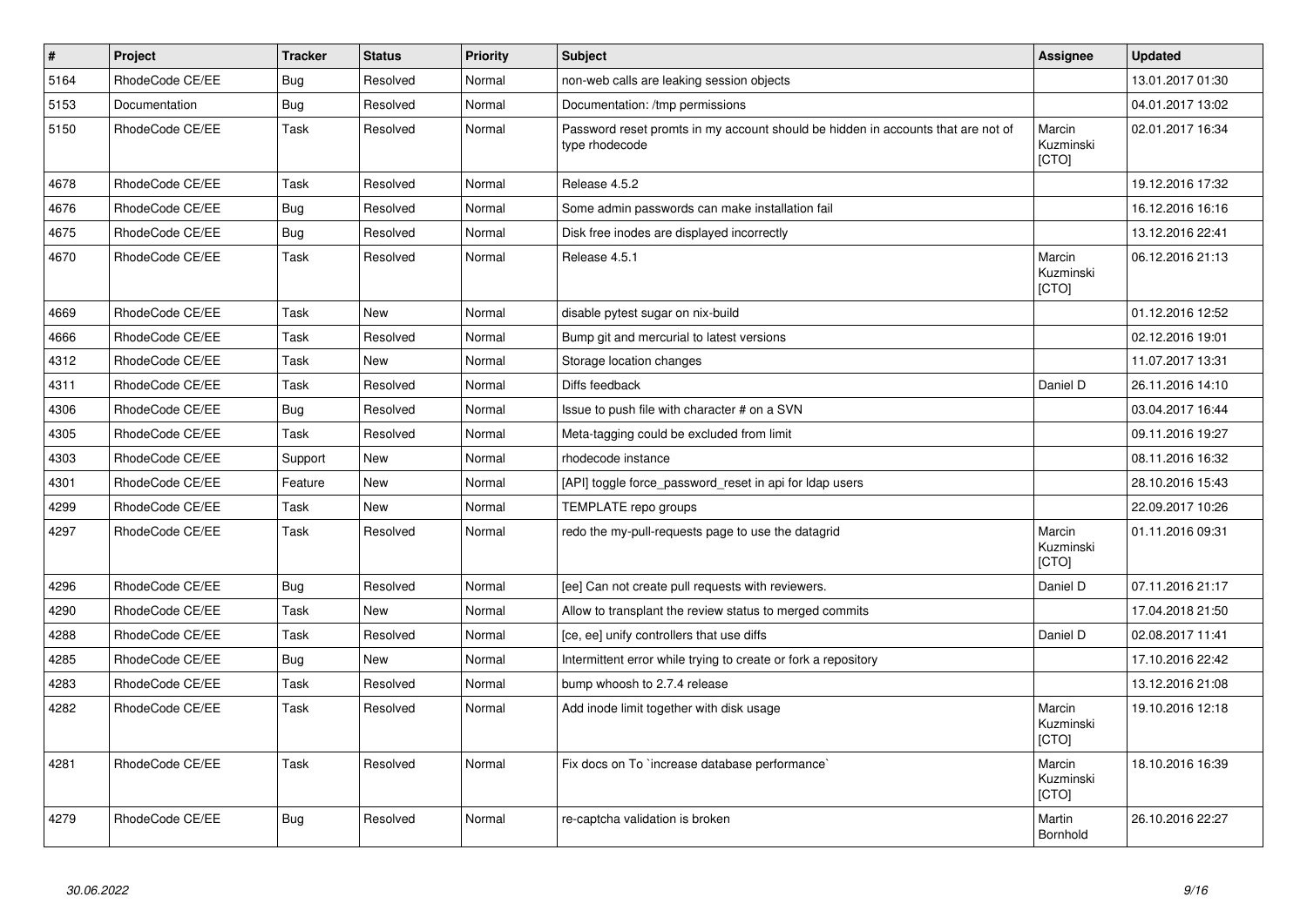| $\pmb{\#}$ | Project         | <b>Tracker</b> | <b>Status</b> | <b>Priority</b> | <b>Subject</b>                                                                                                       | <b>Assignee</b>              | <b>Updated</b>   |
|------------|-----------------|----------------|---------------|-----------------|----------------------------------------------------------------------------------------------------------------------|------------------------------|------------------|
| 4278       | RhodeCode CE/EE | Bug            | Resolved      | Normal          | [admin] Clicking the save button in admin -> settings -> issue tracker leads to<br>exception if no patterns entered. | Daniel D                     | 18.10.2016 13:38 |
| 4277       | RhodeCode CE/EE | Bug            | Resolved      | Normal          | [frontend] System info page does not work correctly in safari.                                                       | Martin<br>Bornhold           | 04.11.2016 12:08 |
| 4276       | RhodeCode CE/EE | Bug            | Resolved      | Normal          | System info page uses mercurial/git versions from RhodeCode instead of VCSServer                                     | Marcin<br>Kuzminski<br>[CTO] | 14.11.2016 21:19 |
| 4274       | RhodeCode CE/EE | Bug            | Resolved      | Normal          | 500 error when push big objects                                                                                      |                              | 13.02.2017 19:53 |
| 4272       | RhodeCode CE/EE | Feature        | New           | Normal          | Better SPAM protection                                                                                               |                              | 12.10.2016 11:14 |
| 4271       | RhodeCode CE/EE | Bug            | Resolved      | Normal          | Browsing new repository groups via SVN issue                                                                         | Martin<br>Bornhold           | 19.10.2016 11:11 |
| 4269       | RhodeCode CE/EE | Support        | Resolved      | Normal          | Allow flash messages to be permanently surpressed                                                                    | <b>Marcin Lulek</b>          | 14.10.2016 12:46 |
| 4267       | RhodeCode CE/EE | Feature        | Resolved      | Normal          | [ce, ee] jira tracker integration wildcard project key support                                                       | Daniel D                     | 10.10.2016 20:13 |
| 4266       | RhodeCode CE/EE | Bug            | Resolved      | Normal          | Error 500 on integrations page after setting up Webhook                                                              |                              | 17.10.2016 15:35 |
| 4256       | RhodeCode CE/EE | Bug            | New           | Normal          | [ce, ee, ux] Source code highlight colors conflict with red/green inserted/deleted<br>blocks                         | Daniel D                     | 03.10.2016 05:00 |
| 4255       | RhodeCode CE/EE | Bug            | <b>New</b>    | Normal          | [translation, i18n] translation not being applied to integrations pages                                              |                              | 30.09.2016 15:56 |
| 4254       | RhodeCode CE/EE | Bug            | Resolved      | Normal          | [frontend] 500 Internal Server Error with i18n-ed pages                                                              | Lisa Quatmann                | 30.09.2016 14:38 |
| 4252       | RhodeCode CE/EE | Support        | New           | Normal          | Backup & Recovery                                                                                                    |                              | 07.10.2016 19:47 |
| 4250       | RhodeCode CE/EE | Bug            | Resolved      | Normal          | Adding a reviewer into existing PR doesn't set a reason.                                                             | Marcin<br>Kuzminski<br>[CTO] | 07.10.2016 20:05 |
| 4247       | RhodeCode CE/EE | Bug            | Resolved      | Normal          | [vcs] Using current time as timestamp during archive creating leads to changing<br>hashes                            | Martin<br>Bornhold           | 28.09.2016 12:07 |
| 4246       | RhodeCode CE/EE | Task           | New           | Normal          | [ce, ee, vcs, git] add tests for annotated git tags                                                                  | Daniel D                     | 13.02.2018 18:03 |
| 4245       | RhodeCode CE/EE | Task           | Resolved      | Normal          | Convert control command to use http mode by default                                                                  | Marcin<br>Kuzminski<br>[CTO] | 14.10.2016 16:13 |
| 4244       | RhodeCode CE/EE | Support        | Resolved      | Normal          | mod day syn template error when using auth realm with spaces in it                                                   | Martin<br>Bornhold           | 28.09.2016 12:07 |
| 4238       | RhodeCode CE/EE | Task           | Resolved      | Normal          | default reviewers updates                                                                                            | Daniel D                     | 06.10.2016 14:26 |
| 4237       | RhodeCode CE/EE | Task           | Resolved      | Normal          | Enable HTTP support                                                                                                  | Martin<br>Bornhold           | 12.10.2016 11:51 |
| 4234       | RhodeCode CE/EE | Task           | New           | Normal          | prepare and test RhodeCode VM image for AWS                                                                          | Marcin Lulek                 | 11.07.2017 13:32 |
| 4232       | RhodeCode CE/EE | Feature        | New           | Normal          | [ce, ee, pr, compare] redo diffs, support side by side diffs, html diffs                                             | Daniel D                     | 25.10.2016 15:40 |
| 4227       | RhodeCode CE/EE | Support        | Resolved      | Normal          | VBScript files detected as text/plain - no syntax highlighting                                                       |                              | 14.09.2016 22:38 |
| 4226       | RhodeCode CE/EE | Feature        | New           | Normal          | [settings, system info] add VCS and Channelstream status to System Info                                              |                              | 14.09.2016 16:45 |
| 4225       | RhodeCode CE/EE | Feature        | Resolved      | Normal          | [ce, ee] repo group integrations cascade to child repo groups                                                        | Daniel D                     | 14.09.2016 11:12 |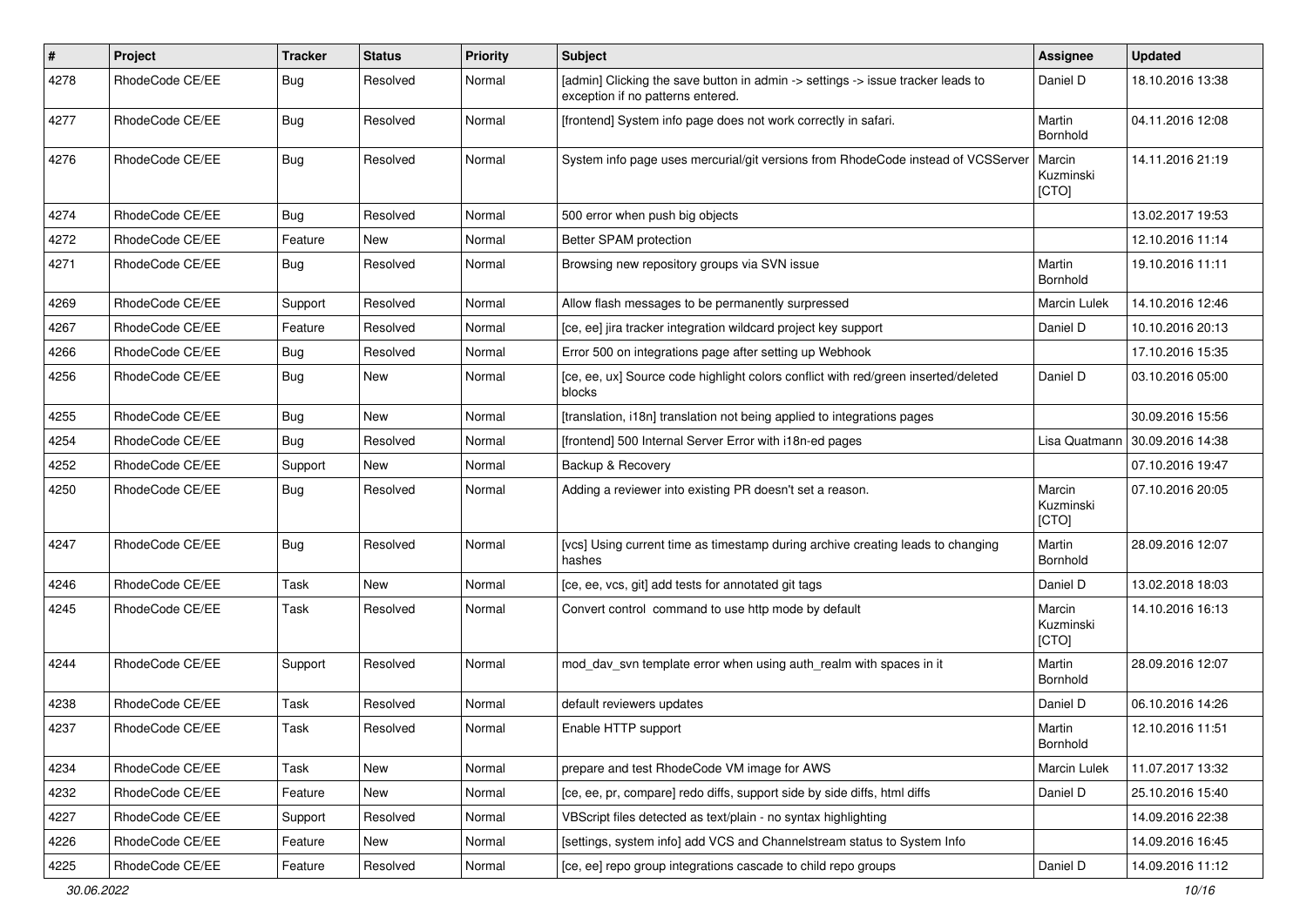| $\vert$ # | Project         | <b>Tracker</b> | <b>Status</b> | <b>Priority</b> | Subject                                                                                              | <b>Assignee</b>              | <b>Updated</b>   |
|-----------|-----------------|----------------|---------------|-----------------|------------------------------------------------------------------------------------------------------|------------------------------|------------------|
| 4224      | RhodeCode CE/EE | Bug            | Resolved      | Normal          | [docs] update docs re: removing old instances when switching editions                                | Lisa Quatmann                | 11.10.2016 15:36 |
| 4222      | RhodeCode CE/EE | Feature        | <b>New</b>    | Normal          | Configurable detection of READMEs                                                                    |                              | 09.09.2016 10:05 |
| 4219      | RhodeCode CE/EE | Feature        | Resolved      | Normal          | [ce, ee] Add mandatory reviewers for pull requests                                                   | Marcin<br>Kuzminski<br>[CTO] | 20.06.2017 15:23 |
| 4216      | RhodeCode CE/EE | Task           | <b>New</b>    | Normal          | [ux, renderers] implement consistent rendering for text fields                                       |                              | 06.09.2016 11:46 |
| 4211      | RhodeCode CE/EE | Feature        | Resolved      | Normal          | [ce, ee] increase webhook flexibility                                                                | Marcin<br>Kuzminski<br>[CTO] | 20.06.2022 10:55 |
| 4208      | RhodeCode CE/EE | Bug            | <b>New</b>    | Normal          | [ce, ee] test errors get hidden by error page                                                        | Daniel D                     | 14.09.2016 12:00 |
| 4207      | RhodeCode CE/EE | Feature        | Resolved      | Normal          | Support for obsolescence markers in changelog UI                                                     |                              | 19.05.2017 16:14 |
| 4203      | RhodeCode CE/EE | Task           | Resolved      | Normal          | Get rid of svn.proxy.parent_path_root, and replace it with reading storage location<br>from Database | Martin<br>Bornhold           | 22.09.2016 14:31 |
| 4202      | RhodeCode CE/EE | Task           | Resolved      | Normal          | Polish the 503.html page                                                                             | Daniel D                     | 30.08.2016 23:54 |
| 4197      | RhodeCode CE/EE | Task           | New           | Normal          | [ce, ee] get list of users with their permissions to a repository                                    | Daniel D                     | 22.09.2017 10:30 |
| 4194      | RhodeCode CE/EE | Task           | Resolved      | Normal          | move svn http backend out of labs into a real VCS settings                                           | Lisa Quatmann                | 14.09.2016 23:16 |
| 4193      | RhodeCode CE/EE | Feature        | In Progress   | Normal          | Improve Filter Functionality in the Change Log                                                       | Marcin<br>Kuzminski<br>[CTO] | 22.09.2017 10:25 |
| 4192      | RhodeCode CE/EE | Feature        | Resolved      | Normal          | [ce, ee] slack/hipchat integrations group commits by branch pushed                                   |                              | 09.09.2016 19:01 |
| 4191      | RhodeCode CE/EE | Feature        | <b>New</b>    | Normal          | Add custom Image logo option to header                                                               |                              | 22.08.2016 14:49 |
| 4190      | RhodeCode CE/EE | <b>Bug</b>     | New           | Normal          | [tests] fix or remove rst xss inline test                                                            |                              | 22.08.2016 12:15 |
| 4189      | RhodeCode CE/EE | Bug            | New           | Normal          | [tests, git] count of commit ids is different for git than hg when comparing remote                  |                              | 22.08.2016 12:34 |
| 4188      | RhodeCode CE/EE | Bug            | <b>New</b>    | Normal          | [tests, svn] changeset tests produce different results for svn                                       |                              | 22.08.2016 09:54 |
| 4183      | RhodeCode CE/EE | Feature        | Resolved      | Normal          | Different roles for PR reviewers                                                                     | Daniel D                     | 12.10.2020 23:13 |
| 4182      | RhodeCode CE/EE | Feature        | <b>New</b>    | Normal          | add direct link from notification to corresponding PR                                                |                              | 19.08.2016 12:35 |
| 4181      | RhodeCode CE/EE | Task           | Resolved      | Normal          | Integrations: allow root repos only integrations                                                     | Daniel D                     | 31.08.2016 17:44 |
| 4180      | RhodeCode CE/EE | Task           | Resolved      | Normal          | integrations: possible limit the updates sent                                                        | Daniel D                     | 22.08.2016 12:22 |
| 4179      | RhodeCode CE/EE | Task           | <b>New</b>    | Normal          | [ce, ee] refine perms summary list                                                                   | Daniel D                     | 14.09.2016 12:09 |
| 4178      | RhodeCode CE/EE | Bug            | Resolved      | Normal          | RhodeCode EE OVA VM wont run on a ESX 6.0 host                                                       | Marcin<br>Kuzminski<br>[CTO] | 15.09.2016 13:25 |
| 4175      | RhodeCode CE/EE | Feature        | Resolved      | Normal          | [ce, ee] repo group integrations                                                                     | Daniel D                     | 16.08.2016 20:00 |
| 4169      | RhodeCode CE/EE | Task           | Resolved      | Normal          | re-architecture celery support                                                                       |                              | 17.11.2017 19:21 |
| 4163      | RhodeCode CE/EE | Task           | New           | Normal          | [ce, ee] celery refactor + upgrade                                                                   |                              | 15.08.2016 12:32 |
| 4157      | RhodeCode CE/EE | Feature        | New           | Normal          | [integrations] Integrate with industry standard SW development tools                                 | Daniel D                     | 08.08.2016 12:55 |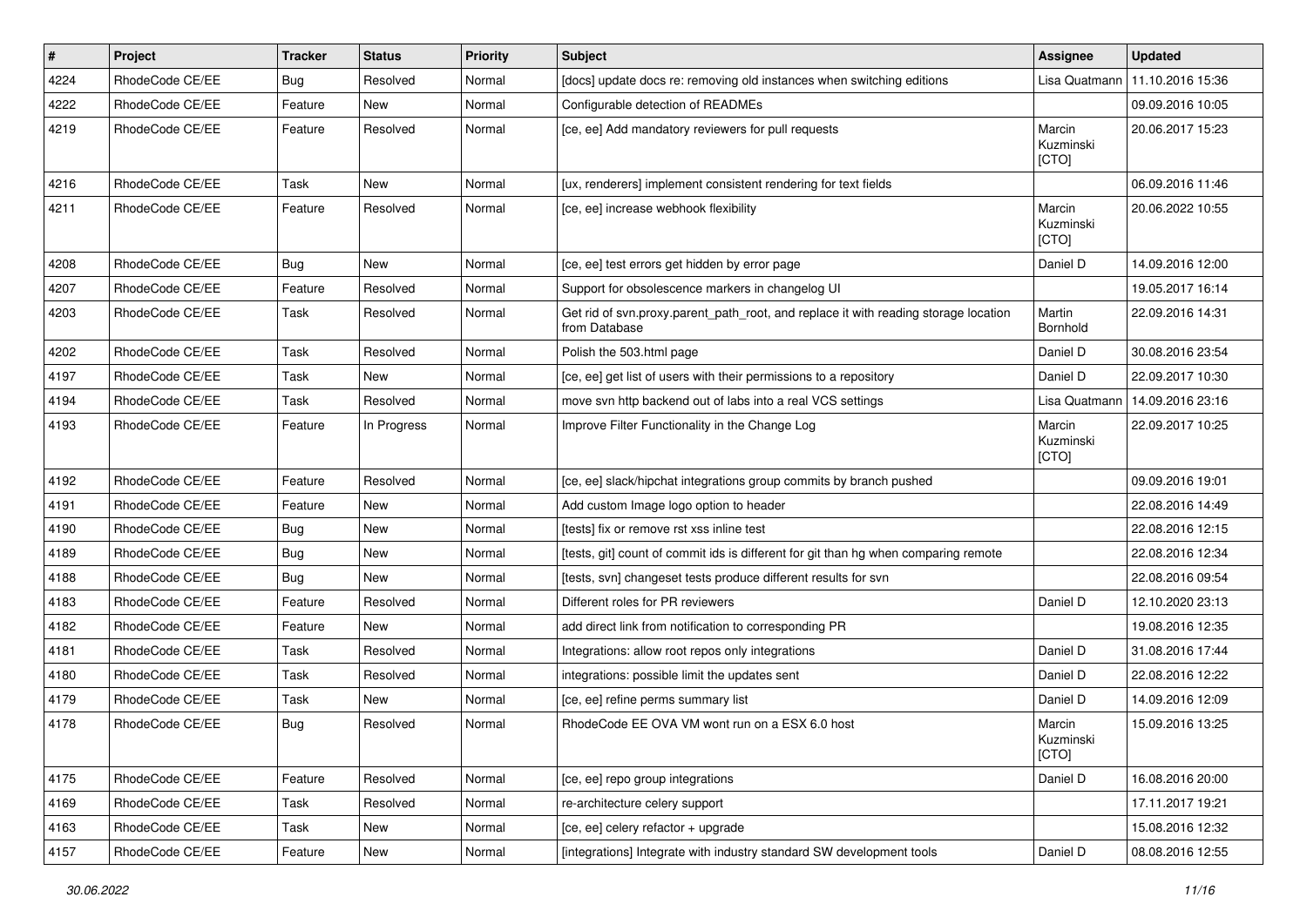| $\vert$ # | Project              | Tracker    | <b>Status</b> | <b>Priority</b> | Subject                                                                                               | <b>Assignee</b>              | <b>Updated</b>   |
|-----------|----------------------|------------|---------------|-----------------|-------------------------------------------------------------------------------------------------------|------------------------------|------------------|
| 4153      | RhodeCode CE/EE      | Task       | Resolved      | Normal          | Optimize readme fetching by changing the system of readme detection                                   | Johannes<br>Bornhold         | 09.09.2016 10:17 |
| 4151      | RhodeCode CE/EE      | Task       | Resolved      | Normal          | [packaging] Subversion to current 1.9.X                                                               |                              | 09.09.2016 10:18 |
| 4147      | RhodeCode CE/EE      | Task       | New           | Normal          | [ce, ee, docs] Events documentation                                                                   | Daniel D                     | 15.08.2016 12:33 |
| 4144      | RhodeCode CE/EE      | Feature    | <b>New</b>    | Normal          | [ux] improve enable/disable of notifications                                                          |                              | 02.08.2016 17:19 |
| 4140      | RhodeCode CE/EE      | Task       | Resolved      | Normal          | Check middleware chain status, and Verify that special middleware is catching<br>exceptions correctly |                              | 23.08.2016 12:13 |
| 4121      | RhodeCode CE/EE      | <b>Bug</b> | Resolved      | Normal          | [ce, ee] server announcement has extra margin                                                         | Lisa Quatmann                | 26.09.2016 14:00 |
| 4120      | RhodeCode CE/EE      | Task       | New           | Normal          | [ce] replace get_repo_nodes api                                                                       | Daniel D                     | 17.04.2018 21:49 |
| 4110      | RhodeCode CE/EE      | Bug        | In Progress   | Normal          | [ce, ee] repos can be named _admin, _static                                                           | Daniel D                     | 20.07.2016 19:51 |
| 4109      | RhodeCode CE/EE      | Bug        | New           | Normal          | [files] The "switch to commit" widget is broken after using browser back button                       |                              | 17.04.2018 21:50 |
| 4108      | RhodeCode CE/EE      | Task       | Resolved      | Normal          | Release 4.2.2                                                                                         |                              | 14.10.2016 13:08 |
| 4092      | RhodeCode CE/EE      | <b>Bug</b> | Feedback      | Normal          | [ce, ee] Redmine/JIRA integrations - smart commits                                                    | Daniel D                     | 21.07.2016 12:59 |
| 4091      | RhodeCode CE/EE      | <b>Bug</b> | Resolved      | Normal          | [ce, ee] Redmine integration blocks for 30 seconds if redmine server not available                    | Daniel D                     | 15.07.2016 12:26 |
| 4090      | RhodeCode CE/EE      | <b>Bug</b> | Resolved      | Normal          | test ticket                                                                                           |                              | 09.03.2021 20:39 |
| 4089      | RhodeCode CE/EE      | Bug        | Resolved      | Normal          | svn repository does not exist                                                                         |                              | 12.06.2018 12:29 |
| 4081      | RhodeCode CE/EE      | Support    | Resolved      | Normal          | Receiving server 500 error when trying to clone repo from windows client using<br>eclipse             |                              | 12.07.2016 14:30 |
| 4074      | RhodeCode CE/EE      | Feature    | New           | Normal          | Edit review comment                                                                                   | Bartłomiej<br>Wołyńczyk      | 17.04.2018 21:51 |
| 4071      | RhodeCode Appenlight | Feature    | <b>New</b>    | Normal          | Allow for easy out-out of assigned permissions                                                        |                              | 05.07.2016 10:14 |
| 4065      | RhodeCode CE/EE      | <b>Bug</b> | Resolved      | Normal          | [ux, login] 404 on login after comment attempt                                                        | Marcin<br>Kuzminski<br>[CTO] | 04.07.2016 00:40 |
| 4064      | RhodeCode Appenlight | Feature    | New           | Normal          | Create a multiple action feature for Reports and Logs lists                                           |                              | 30.06.2016 15:18 |
| 4063      | RhodeCode Appenlight | Feature    | New           | Normal          | add option to specify custom value in dashboard select                                                |                              | 30.06.2016 15:17 |
| 4062      | RhodeCode Appenlight | Feature    | New           | Normal          | A way to see browser breakdown for an error                                                           |                              | 30.06.2016 15:16 |
| 4061      | RhodeCode Appenlight | Feature    | New           | Normal          | Timezone for applications                                                                             |                              | 30.06.2016 15:16 |
| 4060      | RhodeCode Appenlight | Feature    | New           | Normal          | Replayable requests                                                                                   |                              | 30.06.2016 15:15 |
| 4059      | RhodeCode Appenlight | Feature    | New           | Normal          | Server Monitoring                                                                                     |                              | 30.06.2016 15:15 |
| 4057      | RhodeCode Appenlight | Feature    | New           | Normal          | Negation option for search filter                                                                     |                              | 30.06.2016 15:12 |
| 4056      | RhodeCode Appenlight | Feature    | New           | Normal          | Optionally allow to filter graphs per machine in dashboard                                            |                              | 30.06.2016 15:12 |
| 4052      | RhodeCode Appenlight | Task       | New           | Normal          | release fixes                                                                                         | Marcin Lulek                 | 29.06.2016 12:14 |
| 4051      | RhodeCode CE/EE      | Task       | New           | Normal          | [ux, renderering] Consistent formatting on text fields.                                               |                              | 22.09.2017 10:27 |
| 4045      | RhodeCode CE/EE      | Task       | New           | Normal          | File permissions                                                                                      |                              | 17.04.2018 21:49 |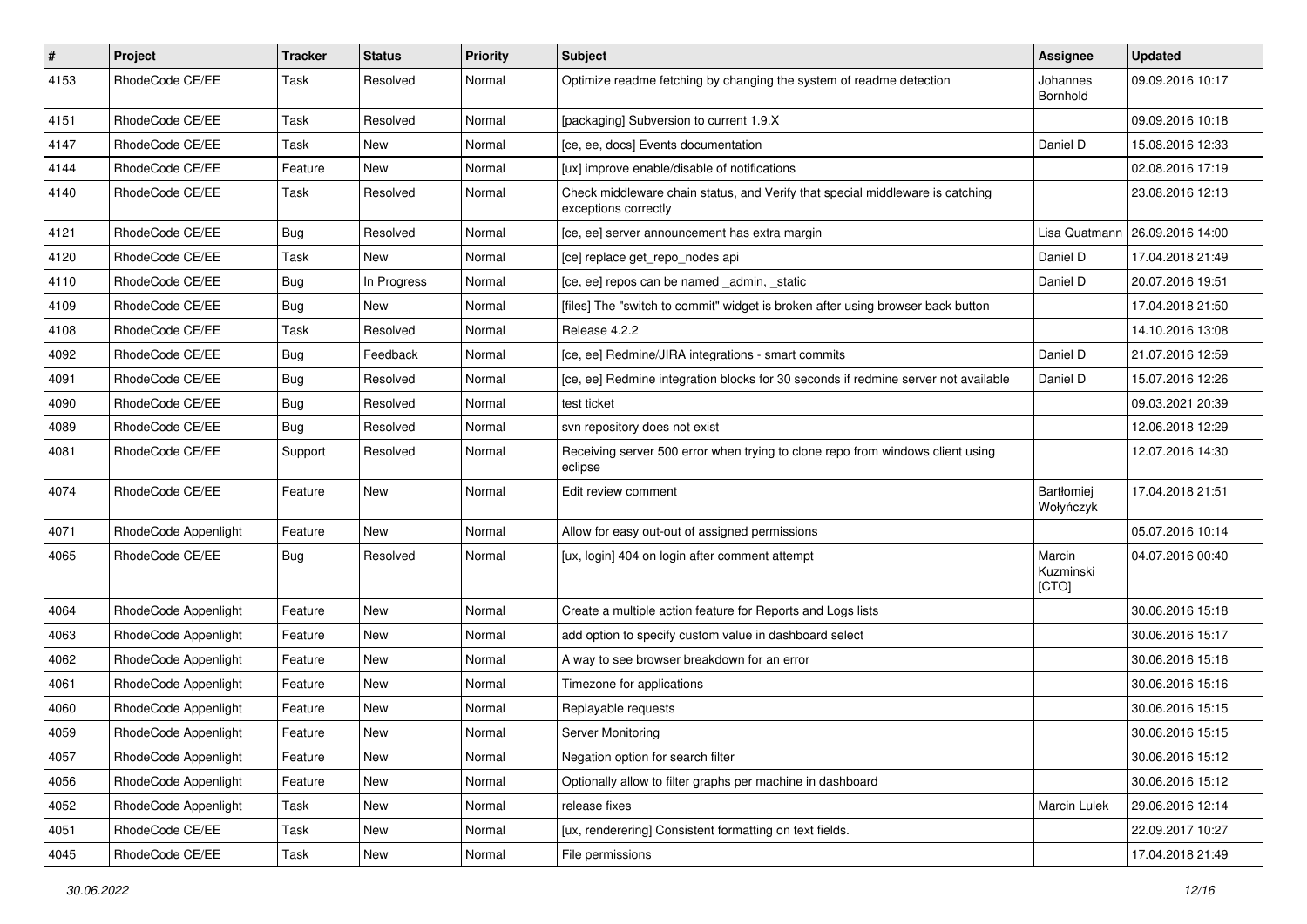| $\pmb{\#}$ | Project              | <b>Tracker</b> | <b>Status</b> | <b>Priority</b> | Subject                                                                             | Assignee                     | <b>Updated</b>   |
|------------|----------------------|----------------|---------------|-----------------|-------------------------------------------------------------------------------------|------------------------------|------------------|
| 4044       | RhodeCode CE/EE      | Feature        | Resolved      | Normal          | <b>Branch permissions</b>                                                           |                              | 30.08.2018 09:48 |
| 4036       | RhodeCode CE/EE      | Bug            | Resolved      | Normal          | encrypted clone_uri can throw unicodeerror after key change                         | Marcin<br>Kuzminski<br>[CTO] | 27.06.2016 19:38 |
| 4035       | RhodeCode CE/EE      | <b>Bug</b>     | In Progress   | Normal          | failed to create whoosh index                                                       | Marcin<br>Kuzminski<br>[CTO] | 06.07.2016 00:04 |
| 4003       | RhodeCode CE/EE      | Task           | Resolved      | Normal          | User personal repository groups improvements                                        |                              | 07.11.2016 16:12 |
| 4000       | RhodeCode CE/EE      | Feature        | New           | Normal          | Make compare more functional                                                        | Marcin<br>Kuzminski<br>[CTO] | 18.11.2017 19:11 |
| 3999       | RhodeCode CE/EE      | Feature        | Resolved      | Normal          | Add `send account information` to user creation page                                |                              | 28.06.2016 15:22 |
| 3994       | RhodeCode Appenlight | Bug            | <b>New</b>    | Normal          | during setup, user is given option to make admin account even if one does not exist |                              | 08.06.2016 12:44 |
| 3991       | RhodeCode Appenlight | Bug            | Resolved      | Normal          | report logs need upper margin                                                       |                              | 21.06.2016 18:55 |
| 3990       | RhodeCode Appenlight | Bug            | New           | Normal          | some dashboard builder buttons are up against fields                                |                              | 07.06.2016 12:01 |
| 3989       | RhodeCode Appenlight | <b>Bug</b>     | Resolved      | Normal          | even up report spacing                                                              |                              | 21.06.2016 18:55 |
| 3987       | RhodeCode Appenlight | Bug            | New           | Normal          | adjust footer so it's consistent with the website footer                            |                              | 15.06.2016 10:20 |
| 3986       | RhodeCode Appenlight | Bug            | <b>New</b>    | Normal          | table headers should be left aligned                                                |                              | 07.06.2016 11:53 |
| 3981       | RhodeCode CE/EE      | Feature        | Resolved      | Normal          | Add cloud hosting like Gitlab, GitHub                                               |                              | 02.03.2020 09:14 |
| 3980       | RhodeCode CE/EE      | Feature        | New           | Normal          | Add CI engine                                                                       |                              | 05.06.2016 21:32 |
| 3979       | RhodeCode CE/EE      | Feature        | <b>New</b>    | Normal          | Add kanban board                                                                    |                              | 05.06.2016 21:20 |
| 3978       | RhodeCode CE/EE      | Feature        | New           | Normal          | Add bug tracker                                                                     |                              | 05.06.2016 21:20 |
| 3977       | RhodeCode CE/EE      | Feature        | New           | Normal          | Wiki                                                                                |                              | 05.06.2016 21:11 |
| 3971       | RhodeCode CE/EE      | Bug            | Resolved      | Normal          | [ce, vcs] Merge requests/Pull requests failing due to rebase problem                | Johannes<br>Bornhold         | 19.07.2016 15:54 |
| 3967       | RhodeCode CE/EE      | Support        | In Progress   | Normal          | Server 500 error                                                                    |                              | 11.08.2016 13:39 |
| 3963       | RhodeCode CE/EE      | Bug            | New           | Normal          | [ce] Getting a newly added repo via remap/rescan via api gives no data              |                              | 27.05.2016 05:02 |
| 3956       | RhodeCode CE/EE      | <b>Bug</b>     | New           | Normal          | [ce] - svn commit with all 'None' properties (author, message, etc.)                |                              | 23.05.2016 17:22 |
| 3950       | RhodeCode CE/EE      | <b>Bug</b>     | Resolved      | Normal          | [ce, ee] trying to merge pr against a deleted branch/bookmark breaks the pr page    | Martin<br>Bornhold           | 27.10.2016 16:12 |
| 3939       | RhodeCode CE/EE      | <b>Bug</b>     | New           | Normal          | [ux] changelog filter blank after going back in browser                             |                              | 18.05.2016 14:50 |
| 3923       | RhodeCode CE/EE      | Bug            | New           | Normal          | odd exception on running internal-code                                              |                              | 09.08.2016 10:54 |
| 3922       | RhodeCode CE/EE      | Bug            | New           | Normal          | svn backend returns different diff to git/hg backends                               |                              | 11.05.2016 14:29 |
| 3556       | RhodeCode CE/EE      | Task           | Resolved      | Normal          | Disable and rename initial_repo_scan flag                                           | Marcin<br>Kuzminski<br>[CTO] | 22.04.2016 14:33 |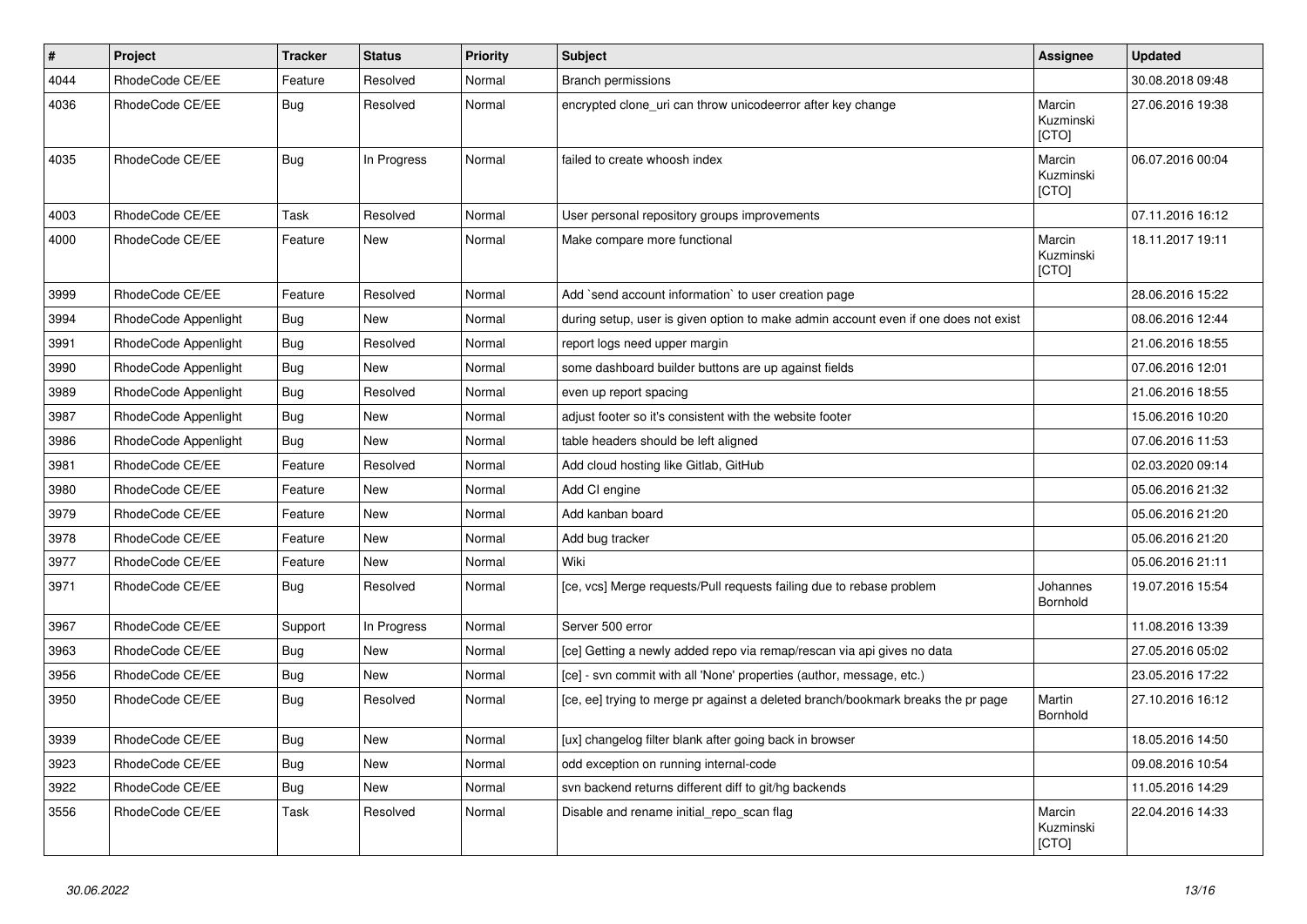| $\vert$ # | Project         | <b>Tracker</b> | <b>Status</b> | <b>Priority</b> | <b>Subject</b>                                                                                | Assignee                     | <b>Updated</b>   |
|-----------|-----------------|----------------|---------------|-----------------|-----------------------------------------------------------------------------------------------|------------------------------|------------------|
| 3555      | RhodeCode CE/EE | <b>Bug</b>     | Resolved      | Normal          | Then disabled repo location change the panel should explicitly state that it's disabled       |                              | 25.04.2016 10:34 |
| 3549      | RhodeCode CE/EE | Bug            | Resolved      | Normal          | [4.0.0 regression], file source links use last commit id instead of current commit id         | Marcin<br>Kuzminski<br>[CTO] | 21.04.2016 16:10 |
| 3504      | RhodeCode CE/EE | Task           | In Progress   | Normal          | [routing] Move static assets under a common prefix                                            |                              | 19.07.2016 12:27 |
| 3488      | RhodeCode CE/EE | Bug            | Resolved      | Normal          | [frontend, styling] update icon font                                                          | Lisa Quatmann                | 04.10.2016 13:27 |
| 3486      | RhodeCode CE/EE | Feature        | New           | Normal          | expose origin of permission in perm dict for users                                            |                              | 06.06.2016 10:54 |
| 3484      | RhodeCode CE/EE | Task           | New           | Normal          | oauth: reduce required permissions for 3rd party                                              |                              | 13.04.2016 12:33 |
| 3483      | RhodeCode CE/EE | Bug            | New           | Normal          | oauth: disable 3rd party registration if RhodeCode registration is disabled                   | Marcin<br>Kuzminski<br>[CTO] | 13.04.2016 12:13 |
| 3472      | RhodeCode CE/EE | Feature        | <b>New</b>    | Normal          | Expose unified hooks that can be used in SSH backend                                          |                              | 14.04.2016 17:54 |
| 3460      | RhodeCode CE/EE | Feature        | <b>New</b>    | Normal          | [ux, frontend] hide "show more" button when there is nothing more to show                     |                              | 11.04.2016 13:37 |
| 3455      | RhodeCode CE/EE | Feature        | New           | Normal          | [ux] commit message search should render entire commit message                                |                              | 07.04.2016 17:50 |
| 3454      | RhodeCode CE/EE | Task           | Feedback      | Normal          | [ce/ee] visually differentiate the two editions                                               | Marcin<br>Kuzminski<br>[CTO] | 10.08.2016 03:30 |
| 3441      | RhodeCode CE/EE | Bug            | <b>New</b>    | Normal          | [ux] clicking on line in file view scrolls to that line                                       |                              | 05.04.2016 13:35 |
| 3440      | RhodeCode CE/EE | Feature        | New           | Normal          | [design, ux] mock-up user interface for adding a branch/bookmark                              |                              | 05.04.2016 09:21 |
| 3382      | RhodeCode CE/EE | <b>Bug</b>     | New           | Normal          | download superrepo with subrepos                                                              |                              | 25.03.2016 01:30 |
| 3377      | RhodeCode CE/EE | Task           | New           | Normal          | extra fields types extensions                                                                 |                              | 24.03.2016 15:23 |
| 3376      | RhodeCode CE/EE | Task           | New           | Normal          | Repo action plugins                                                                           |                              | 24.03.2016 15:21 |
| 3373      | RhodeCode CE/EE | Feature        | New           | Normal          | Allow to create Bookmarks and Branches from UI                                                |                              | 05.04.2016 09:21 |
| 3362      | RhodeCode CE/EE | Task           | New           | Normal          | auth-plugins, indicate visually that plugin is turned on but NOT enabled                      |                              | 22.03.2016 19:03 |
| 3357      | RhodeCode CE/EE | Bug            | Resolved      | Normal          | switch to sometimes fails to load files metadata                                              |                              | 30.03.2016 10:56 |
| 3351      | RhodeCode CE/EE | <b>Bug</b>     | New           | Normal          | Duplicate IP whitelist entry shows error flash                                                |                              | 21.03.2016 15:54 |
| 3334      | RhodeCode CE/EE | Bug            | New           | Normal          | Attempt to edit .coveragerc through the online file editor                                    |                              | 17.03.2016 13:49 |
| 3333      | RhodeCode Tools | Task           | New           | Normal          | Create rhodecode-tools backup command for backup of RhodeCode Enterprise                      |                              | 17.03.2016 12:43 |
| 3332      | RhodeCode CE/EE | Support        | <b>New</b>    | Normal          | LDAP settings page: Add button "test connection"                                              |                              | 17.03.2016 10:23 |
| 3261      | RhodeCode CE/EE | Task           | New           | Normal          | mousetrap.js bump to latest 1.5.X version                                                     |                              | 17.03.2016 12:52 |
| 3260      | RhodeCode CE/EE | Task           | New           | Normal          | api: expose get_repo_node method                                                              |                              | 17.03.2016 12:56 |
| 3250      | RhodeCode CE/EE | <b>Bug</b>     | New           | Normal          | Posting a comment message is very slow !                                                      |                              | 17.03.2016 12:57 |
| 3239      | RhodeCode CE/EE | Task           | Resolved      | Normal          | Catch all route for repo page or repo group page is always executing checks for<br>every page |                              | 21.04.2016 11:30 |
| 3093      | Documentation   | Task           | New           | Normal          | [API] - update hg/git update pr API. Auto updates PR on push                                  | <b>Brian Butler</b>          | 01.07.2016 14:15 |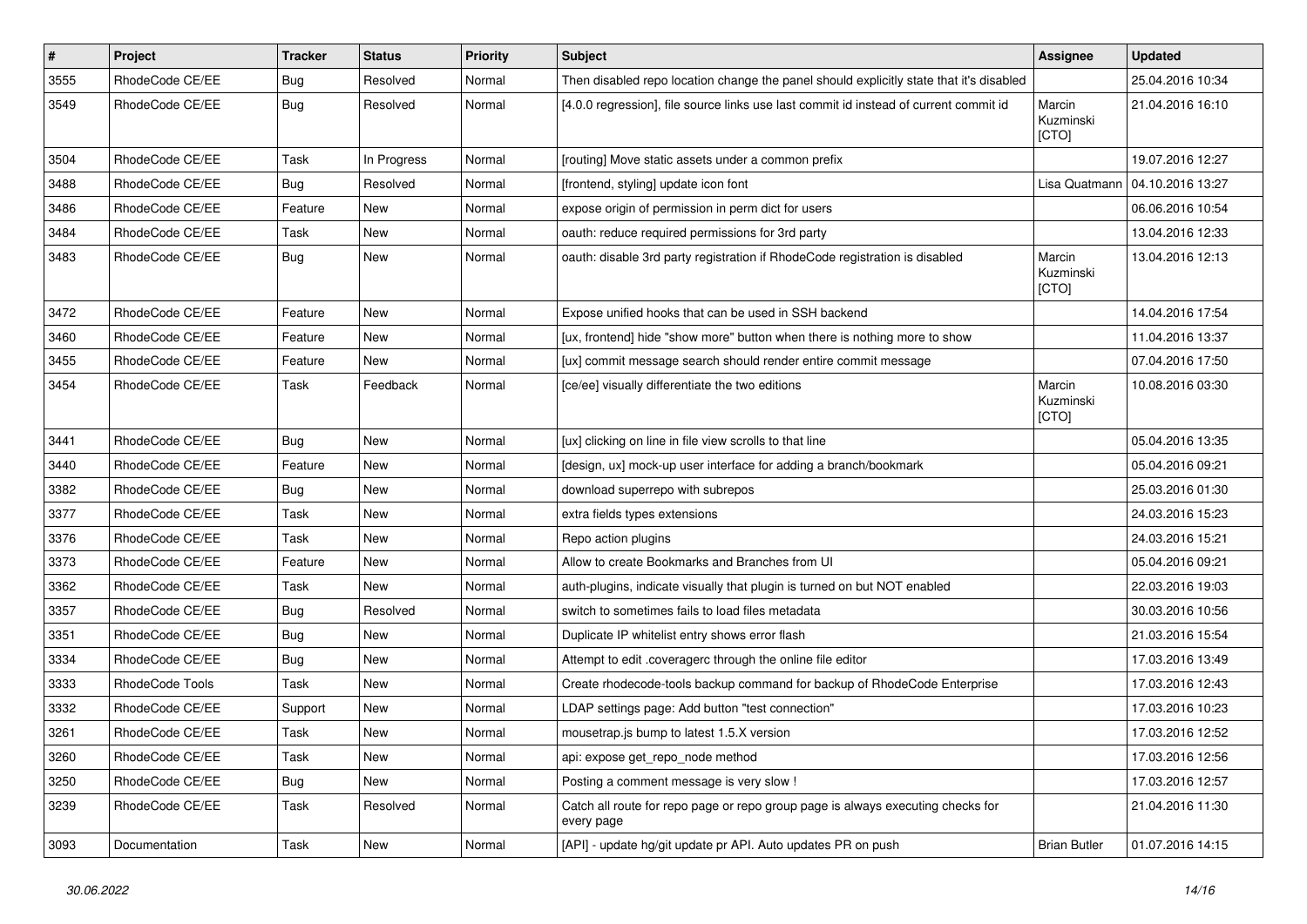| $\pmb{\#}$ | Project         | <b>Tracker</b> | <b>Status</b> | <b>Priority</b> | <b>Subject</b>                                                           | <b>Assignee</b>              | <b>Updated</b>   |
|------------|-----------------|----------------|---------------|-----------------|--------------------------------------------------------------------------|------------------------------|------------------|
| 3092       | Documentation   | Task           | New           | Normal          | [RCE, ini] - doc available settings + check tender with Gemalto hacks    | <b>Brian Butler</b>          | 01.07.2016 14:15 |
| 3022       | RhodeCode CE/EE | Bug            | <b>New</b>    | Normal          | SVN support with repositories groups                                     |                              | 26.07.2016 18:25 |
| 2944       | RhodeCode CE/EE | Task           | New           | Normal          | Bump gunicorn to 19.4 version                                            |                              | 17.03.2016 12:58 |
| 2882       | RhodeCode CE/EE | Feature        | New           | Normal          | Bulk comment submit                                                      |                              | 17.03.2016 17:50 |
| 2844       | RhodeCode CE/EE | <b>Task</b>    | <b>New</b>    | Normal          | Update Bcrypt to a maintained version                                    |                              | 17.02.2018 20:37 |
| 2817       | RhodeCode CE/EE | Feature        | Resolved      | Normal          | Make largefiles downloadable from the interface                          |                              | 27.03.2017 14:04 |
| 2744       | RhodeCode CE/EE | Task           | Resolved      | Normal          | Deprecating Internet Explorer                                            |                              | 06.07.2016 12:04 |
| 2539       | RhodeCode CE/EE | Feature        | Feedback      | Normal          | Recursive deletion of resources                                          |                              | 20.04.2016 08:52 |
| 2264       | RhodeCode CE/EE | Bug            | Resolved      | Normal          | New user password change doesn't actually require a password change.     |                              | 12.08.2016 16:01 |
| 1457       | RhodeCode CE/EE | Feature        | New           | Normal          | add allow permissions inheritance on repo groups                         |                              | 22.09.2017 10:27 |
| 1404       | RhodeCode CE/EE | Bug            | Resolved      | Normal          | clone of really huge git repo (4gb) causes pyro to explode               |                              | 07.02.2017 14:52 |
| 1131       | RhodeCode CE/EE | Feature        | Resolved      | Normal          | Implement default reviewers for code review                              | Daniel D                     | 21.09.2016 18:28 |
| 1055       | RhodeCode CE/EE | Feature        | Resolved      | Normal          | [pr, vcs] Expose the shadow repository of a pull request                 | Martin<br>Bornhold           | 26.10.2016 10:33 |
| 737        | Documentation   | Task           | New           | Normal          | What is an extra field and how do you add it?                            |                              | 01.07.2016 14:15 |
| 687        | Documentation   | Feature        | <b>New</b>    | Normal          | [Integraton ]- Elastic search integration                                | <b>Brian Butler</b>          | 01.07.2016 14:15 |
| 682        | Documentation   | Task           | New           | Normal          | Error Msg guide                                                          | <b>Brian Butler</b>          | 01.07.2016 14:15 |
| 659        | Documentation   | Feature        | <b>New</b>    | Normal          | Peer to Peer Failover                                                    | <b>Brian Butler</b>          | 01.07.2016 14:15 |
| 148        | RhodeCode CE/EE | Feature        | New           | Normal          | [comments] Add per file and multiline comments in a changeset            |                              | 25.05.2016 10:20 |
| 5643       | RhodeCode CE/EE | Feature        | Resolved      | Low             | jump to bottom of review                                                 |                              | 30.04.2021 08:53 |
| 5613       | RhodeCode CE/EE | Feature        | <b>New</b>    | Low             | Feature Request: Issue tracker link in new tab/window                    |                              | 03.10.2021 23:25 |
| 5612       | RhodeCode CE/EE | Bug            | New           | Low             | CPU cores getting maxed out by VCSServer on Repository Size request      |                              | 03.10.2021 23:25 |
| 5598       | Documentation   | Bug            | <b>New</b>    | Low             | Typo in force delete command                                             |                              | 19.03.2020 20:10 |
| 5575       | RhodeCode CE/EE | Bug            | Resolved      | Low             | Filtering username containing '-' does not work in Admin audit log panel |                              | 20.01.2020 10:04 |
| 5558       | RhodeCode CE/EE | Bug            | Resolved      | Low             | Commit compare window covers text                                        |                              | 08.07.2019 18:12 |
| 5536       | RhodeCode CE/EE | Feature        | Resolved      | Low             | Ability to disable server-side SSH key generation                        |                              | 28.02.2019 13:52 |
| 5522       | RhodeCode CE/EE | Bug            | Resolved      | Low             | vcsserver fails when url contains extra "/"                              |                              | 28.02.2019 13:52 |
| 5460       | RhodeCode CE/EE | <b>Bug</b>     | New           | Low             | Repo creation stuck when remote clone returns partial http code 500      |                              | 06.07.2018 19:14 |
| 5442       | RhodeCode CE/EE | Feature        | Resolved      | Low             | Preview of Jupyter notebooks                                             | Marcin<br>Kuzminski<br>[CTO] | 16.01.2019 16:33 |
| 5441       | RhodeCode CE/EE | Feature        | New           | Low             | Some files not parsed as XML files                                       | Marcin<br>Kuzminski<br>[CTO] | 12.06.2018 12:23 |
| 5439       | Documentation   | Bug            | New           | Low             | JIRA Integration description: Wrong sample link                          |                              | 14.02.2018 14:25 |